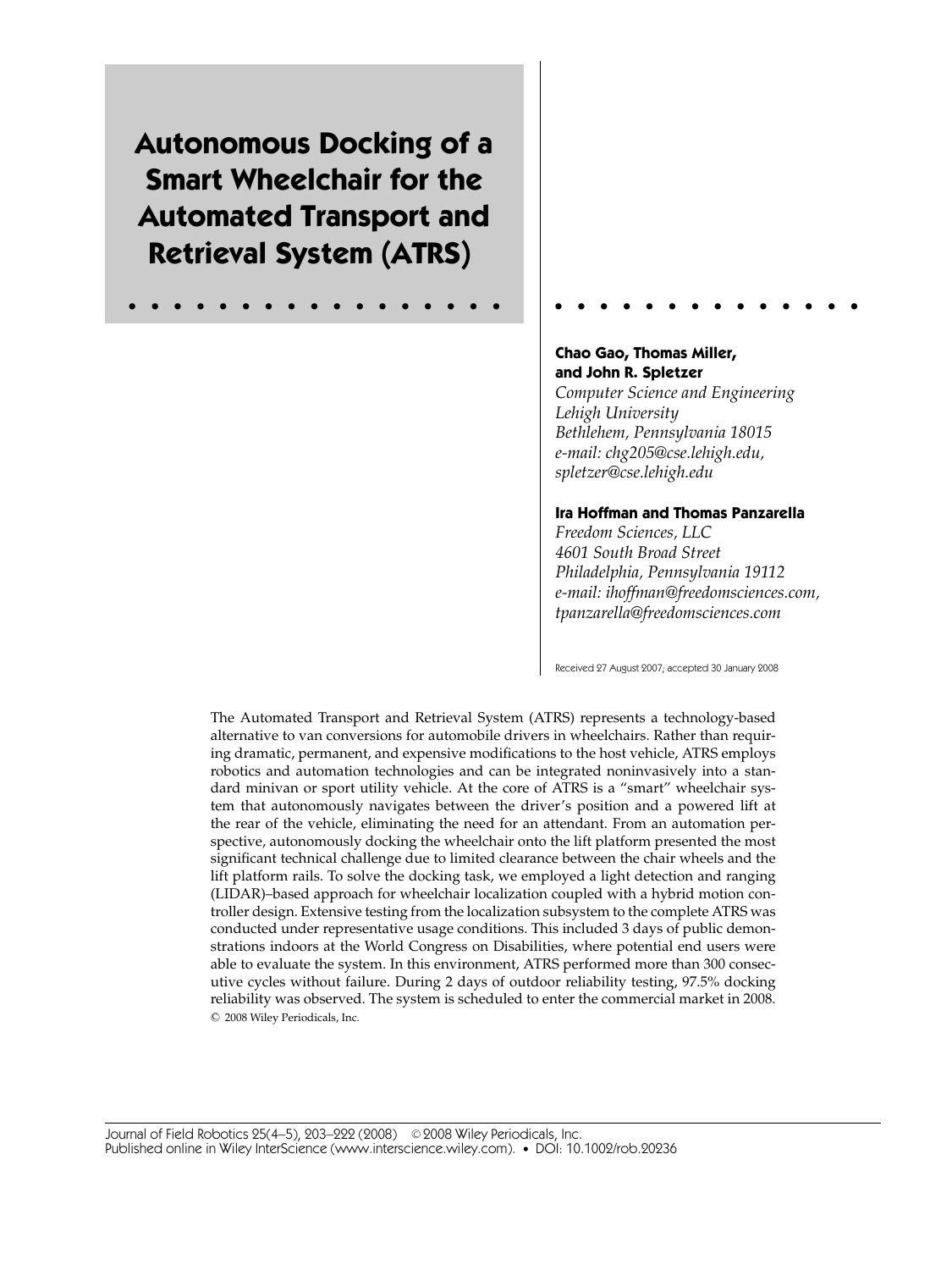## **1. INTRODUCTION AND MOTIVATION**

According to the U.S. Department of Transportation, more than six million people with disabilities have difficulties in obtaining the transportation they need (National Council on Disabilities, 2005). This is a major contributor to the unemployment rate of the disabled population nationally, estimated at more than 65% by the U.S. Census Bureau (Stern & Brault, 2005). These statistics are reinforced by research from the Pennsylvania State Board of Vocational Rehabilitation, which found that transportation was critical for Americans with disabilities to participate fully in basic activities such as employment, education, worship, job training, commerce, recreation, and other activities of community life that most people take for granted (Pennsylvania Rehabilitation Council, 2006).

A van conversion is the de facto personal transportation solution for an individual in a power wheelchair. Van conversions start with a standard van produced by a major automotive manufacturer. The van is subsequently modified by another company specializing in mobility equipment. The modifications are permanent and include extensive changes to the chassis, frame, and interior. Typical modifications include removing and lowering the vehicle floor and relocating or replacing major subsystems such as the gas tank, fuel system, and heating/ cooling systems of the vehicle (Wood, 2004). While enabling independent mobility, van conversions represent a costly and unsafe transportation solution for wheelchair users.

Safety is compromised by the modifications, but more significantly by the paradigm itself. Van conversions place the operator *in-wheelchair* behind the steering wheel of the vehicle. Entry/exit to the vehicle is also accomplished in-wheelchair via a ramp or powered lift device. Such a design has significant safety shortcomings. Wheelchairs do not possess levels of crash protection similar to those afforded by traditional motor vehicle seat systems, and the provisions used for securing them are often inadequate. It should not be surprising then when research by the U.S. National Highway Traffic Safety Administration (NHTSA) showed that 35% of all wheelchair/automobile-related deaths were the result of inadequate chair securement. Another 19% were associated with vehicle lift malfunctions (NHTSA, 1997).

To eliminate these shortcomings, we have developed a technology-based alternative to van conversions for wheelchair users: the Automated Transport and Retrieval System (ATRS). ATRS employs robotics and automation technologies and can be integrated into a standard minivan or sport utility vehicle (SUV). At the core of ATRS is a "smart" wheelchair system that autonomously navigates between the driver's position and a powered lift at the rear of the vehicle. A primary benefit of this paradigm is that the operator and chair are separated during vehicle operations as well as entry/exit. This eliminates the potential for injuries or deaths caused by both improper securement (as the operator is seated in a crash-tested seat system) as well as lift malfunctions. Furthermore, by eliminating the drastic and permanent vehicle modifications associated with van conversions, ATRS will cost significantly less. ATRS represents the rare case when an assistive technology provides additional functionality at a lower cost than current alternatives.

This paper reviews the estimation and control techniques used for autonomously docking the smart wheelchair onto a power lift platform. This eliminates the need for an attendant to shuttle the wheelchair back-and-forth from the lift platform to the driver's seat—enabling personal independence through technology.

### **2. RELATED WORK**

Extensive work has been done in order to increase the safety levels of power wheelchairs while minimizing the level of human intervention. In these systems, the human operator is responsible for high-level decisions while the low-level control of the wheelchair is autonomous.

The Tin Man system (Miller & Slack, 1995), developed by the KISS Institute, automates some of the navigation and steering operations for indoor environments. The Wheelesley project (Yanco, 1998), based on a Tin Man wheelchair, is designed for both indoor and outdoor environments. The chair is controlled through a graphical user interface that has successfully been integrated with an eye tracking system and with single-switch scanning as input methods. The TAO Project (Gomi & Griffith, 1998) provides basic collision avoidance, navigation in an indoor corridor, and passage through narrow doorways. The system also provides landmarkbased navigation that requires a topological map of the environment. The NavChair assistive wheelchair navigation system (Simpson & Levine, 1999) uses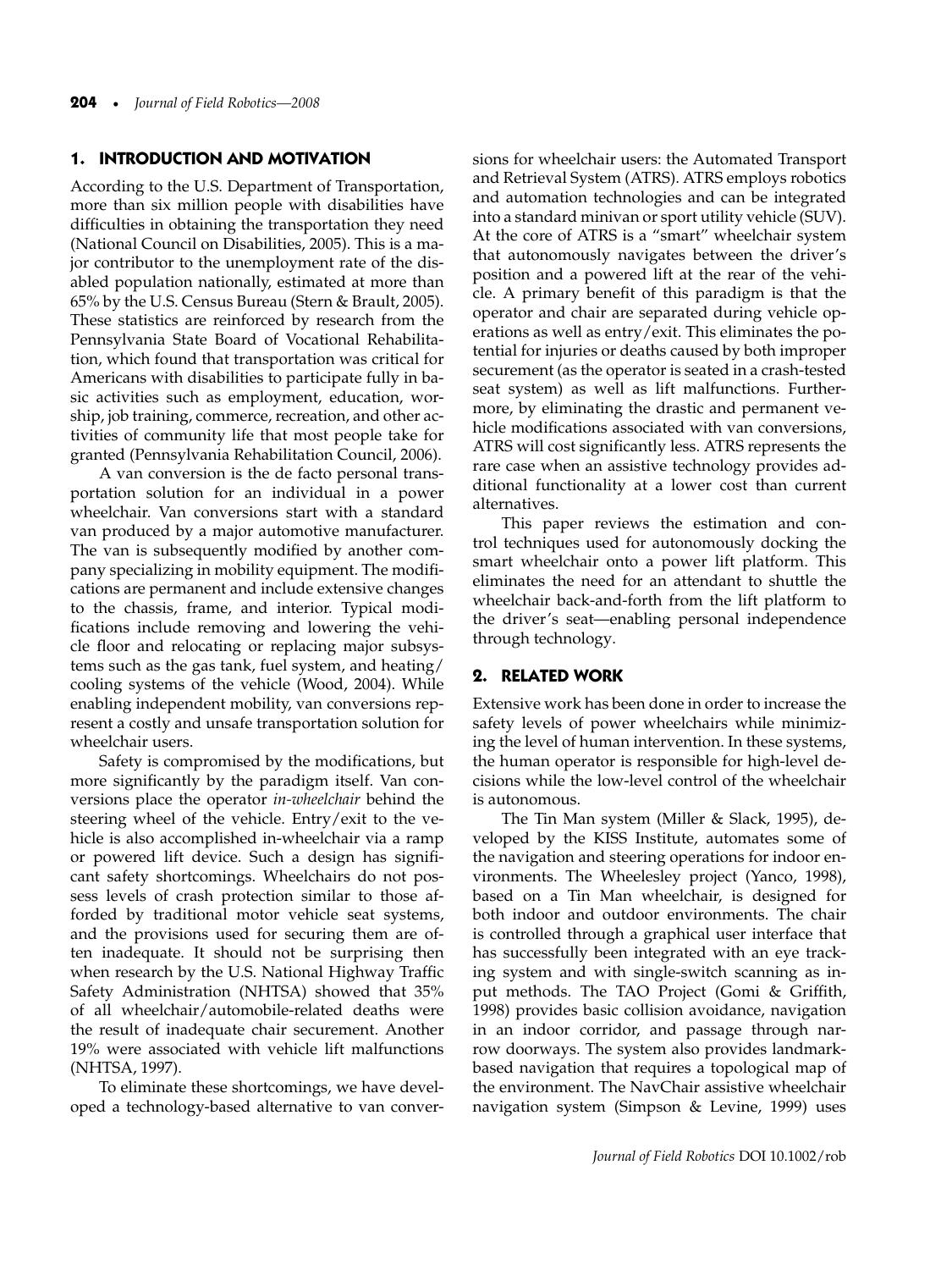

Figure 1. (Left) ATRS concept diagram. (Right) Beta ATRS showing the power seat, smart wheelchair, and lift platform subsystems.

feedback from ultrasonic sensors and offers obstacle avoidance, door passage, and wall-following modes. More recently, the SmartChair (Parikh et al., 2003; Parikh, Grassi, Kumar, & Okamoto, 2004) uses a virtual interface displayed by an onboard projection system to implement a shared control framework that enables the user to interact with the wheelchair while it is performing an autonomous task.

A common theme in the above research is that robotics technology has been applied to assist or augment the skills of the chair operator. In contrast, the ATRS wheelchair is in fact capable of autonomous vehicle navigation in outdoor environments. This can be realized because the operator is never seated in the chair during autonomous operations, and the chair always operates in the vicinity of the automobile. The former constraint mitigates operator safety issues, while the latter provides significant, invariant landmarks/features in an otherwise unstructured environment. What also makes the ATRS wheelchair attractive is that it is commercially viable, providing a safer alternative to van conversions at a significantly lower cost.

We should also point out that for users of manual wheelchairs, there are alternatives to van conversions for personal automobility. These range from "muscling" the collapsed wheelchair into the rear seat for those with sufficient flexibility and upperbody strength, to more dramatic commercial systems such as the ChairTopper<sup>TM</sup>, which integrates a lift into a container that is mounted to the roof of an automobile (Braun Corporation, 2006). However, these solutions are inappropriate for powerchairs, which typically weigh 125–150 kg.

### **3. SYSTEM OVERVIEW**

The ATRS can be decomposed into five primary components: a "smart" power wheelchair system, a light detection and ranging (LIDAR) system for localization, a powered lift platform, a traversing power seat, and a touch-screen user interface (UI) computer. These are illustrated in the concept drawing and the ATRS beta system shown in Figure 1. From a robotics perspective, the smart wheelchair and localization systems are the heart of ATRS. Combined, these two subsystems allow the operator to be separated from the chair and eliminate the need for an attendant.

In describing the ATRS operational procedures, we refer to Figure 1 (left). When the operator returns to his/her automobile, a keyless entry is used to both unlock the vehicle and deploy the traversing driver's seat. The operator then positions the wheelchair and performs a seat-to-seat transfer (pose A). After this, the wheelchair is deployed to the rear of the vehicle (pose B). In our proof-of-concept system, this side traversal was completely autonomous (Sermeno-Villalta & Spletzer, 2006). In the current system, referred to colloquially as "ATRS-Lite," the wheelchair is remotely controlled by the vehicle operator via a joystick located at the UI. Once the chair enters the handoff site at the rear of the vehicle (pose C), it is automatically tracked by the localization system used for docking. The wheelchair then switches to "docking" mode (either automatically or via a UI input from the operator for the ATRS-Lite system), which enables the vanside computer to transmit realtime control inputs to the chair over a dedicated radio frequency (RF) link for reliable docking (locking in place) onto the lift platform (pose D). With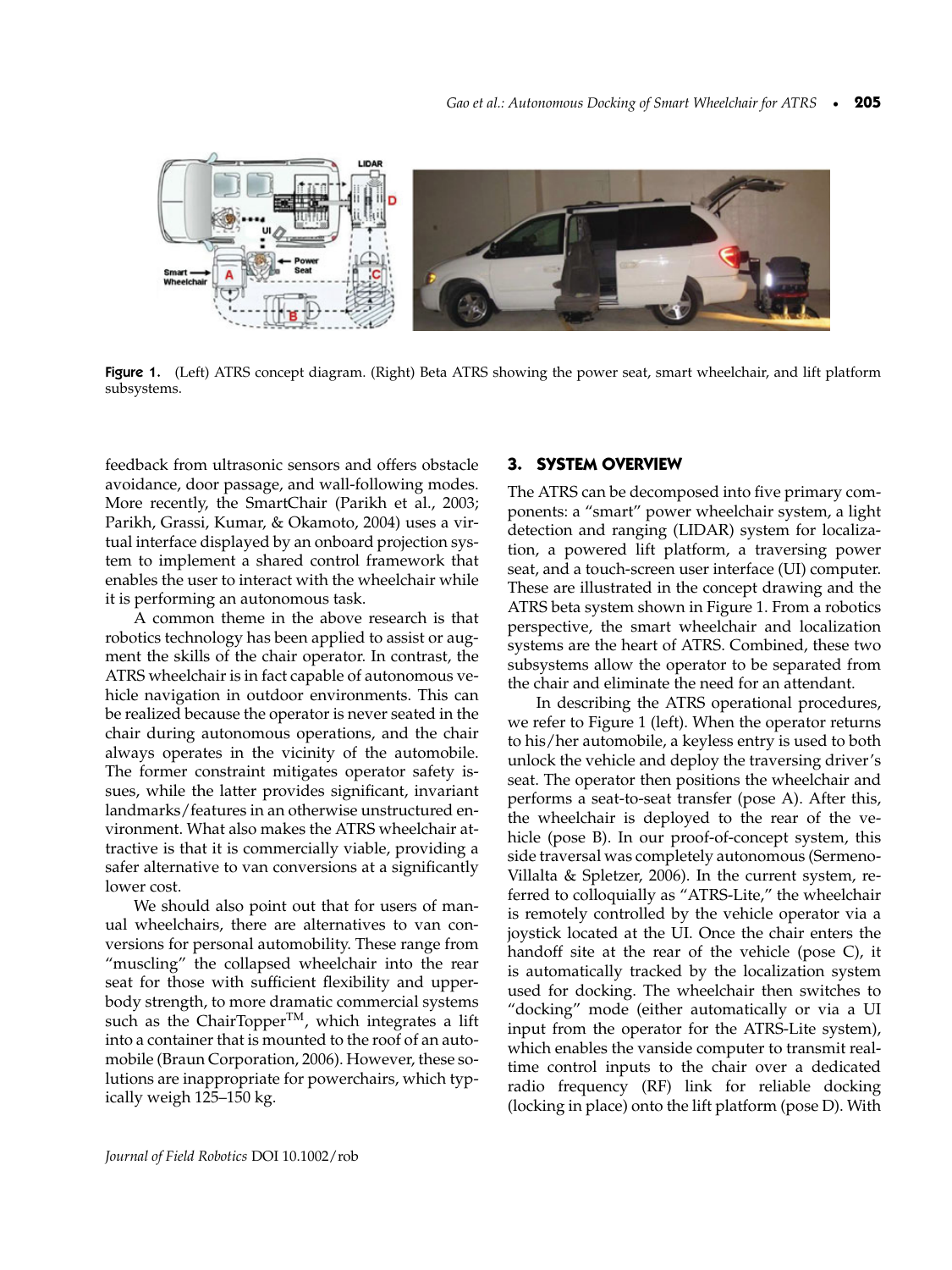the chair docked, the operator actuates the lift via the UI, stowing the platform and chair in the vehicle cargo area. The process is repeated in reverse when disembarking from the automobile. We should emphasize that when not operating autonomously, the ATRS wheelchair is placed in "manual mode" and operates no differently from any other powered wheelchair.

The primary focus of this paper is the development of a reliable, autonomous means for docking (and undocking) the ATRS wheelchair onto (and off of) the vehicle's lift platform. Autonomous docking was dictated by the narrow clearances available on the lift platform; teleoperation proved an unreliable proposition even for trained operators. Our initial efforts in this area investigated a vision-based control approach (Sermeno-Villalta & Spletzer, 2006). Pathological failure modes with the passive vision system led us to our current configuration, which integrates a SICK LMS291 LIDAR for estimating the chair pose. We should also point out that whereas the paper focuses on wheelchair docking, the same algorithms are used in reverse during the undocking phase (although the undocking problem is significantly less difficult).

## modes for controlling the ATRS wheelchair without an operator: remote control and autonomous operations. In both cases, control inputs to the chair are sent via a RF link from the vanside computer. From an automation perspective, two aspects to the control problem must be considered: *motor* control and *motion* control. The motion controller generates higher level velocity commands vanside based on the current chair pose as estimated via the localization system presented subsequently. These are in turn transmitted to the powerchair, which regulates the wheel velocities to achieve the objective linear and angular velocities for docking.

### **4.1. Motor Control**

The wheelchair employs a differential drive system and as such can be accurately modeled through the corresponding kinematic model

$$
\begin{bmatrix} w_R \\ w_L \end{bmatrix} = \begin{bmatrix} 1 & b \\ 1 & -b \end{bmatrix} \begin{bmatrix} v \\ \omega \end{bmatrix}, \tag{1}
$$

where  $(w_R, w_L)$  are the right and left wheel velocities in meters/second and *b* is the differential drive wheelbase. Referring to Figure 2, the motion controller transmits objective linear and angular velocities, which are in turn mapped to wheel velocities via Eq. (1). These are then regulated by the chair via a proportional–integral–derivative (PID) controller



Figure 2. Control architecture for passengerless wheelchair operation.

*Journal of Field Robotics* DOI 10.1002/rob

# **4. WHEELCHAIR CONTROL**

The overall architecture for wheelchair control is presented in Figure 2. Recall that there are two primary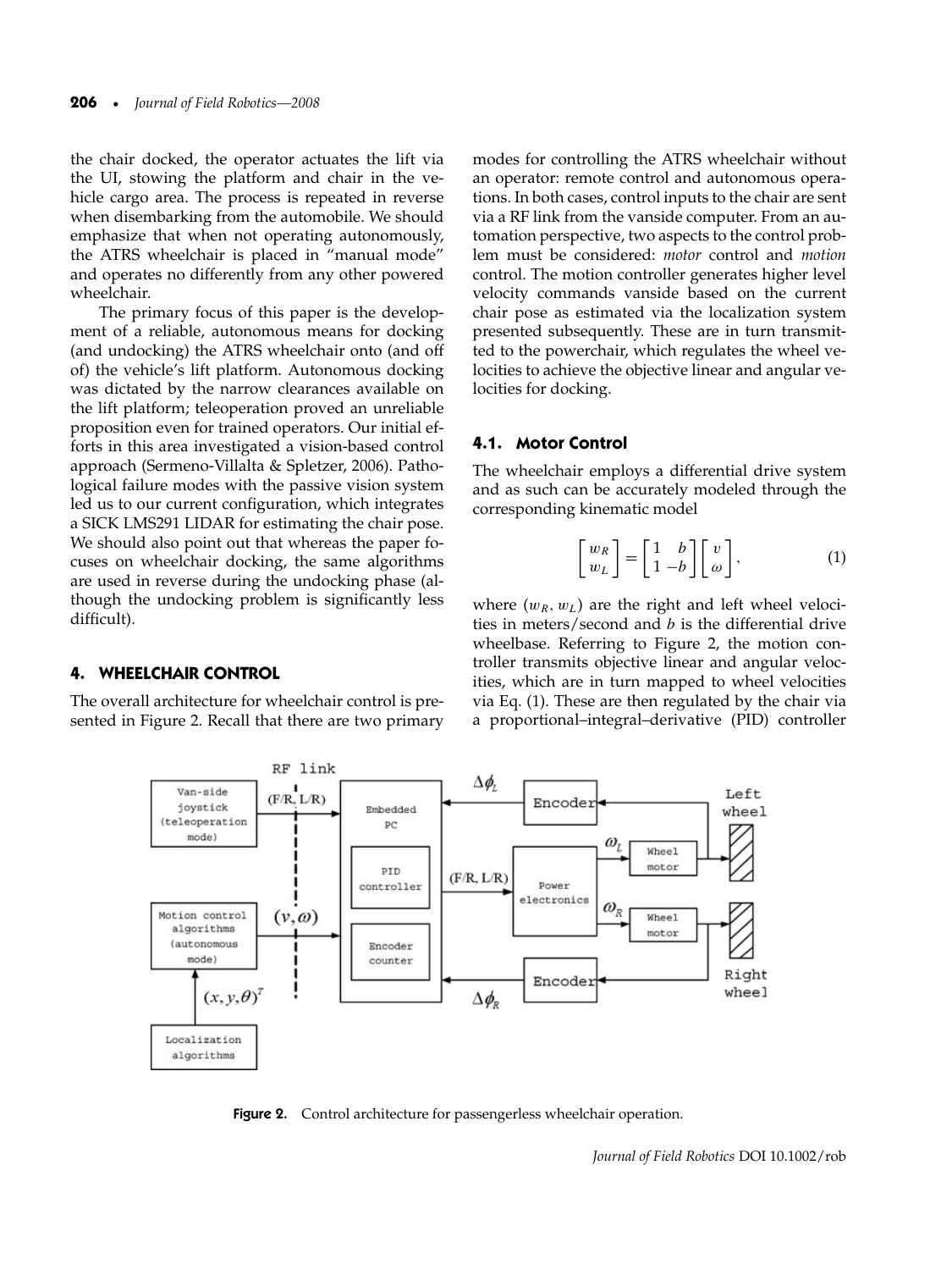implemented in software on the chair's embedded personal computer. Feedback to the PID is provided via high-resolution quadrature encoders that mea- $\sup$  right and left wheel travel ( $\Delta\phi_L$ ,  $\Delta\phi_R$ ) at 100 Hz.

## **4.2. Motion Control**

The design of the higher level motion controller was influenced by real-world constraints associated with system use. These included actuation latency, docking clearances, and the constrained ground area adjacent to the vehicle for navigation. Furthermore, the chair entry onto the lift platform has to be with sufficient velocity to ensure that a plough installed on its base will strike with sufficient momentum to positively engage the docking mechanism that automatically secures the chair to the lift.

As such, our motion planner employed a hybrid control design consisting of two primary controller modes: course correction and path following. In this paradigm, gross alignment errors were first corrected (when necessary) in the course-correction phase before proceeding to path following for docking. Admittedly, this is a very conservative approach. However, it served to minimize the impact of actuation latency through the elimination of gross pose errors and ensured that the wheelchair remained in close proximity to the vehicle.

To ground the notation, coordinate frames used in this paper are defined as shown in Figure 3. We now describe each mode in greater detail.

#### 4.2.1. Path-Following Phase

Although the motion problem might be classified as point-to-point, there is one caveat. The velocity of the wheelchair at its objective pose must be significantly greater than zero. This is a function of the docking



Figure 3. World W, LIDAR L, and wheelchair R coordinate frames.

*Journal of Field Robotics* DOI 10.1002/rob

procedure, which requires that a plough mounted to the chair bottom strike the dock with sufficient momentum to actuate the locking mechanism. As a result, we choose instead to treat it as a particular case of path following and employ a traditional proportional–derivative (PD) controller derived using input/output feedback linearization techniques (Deluca, Oriolio, & Samson, 1998):

$$
\omega = -k_v \tan \theta - \frac{k_p y}{v \cos \theta}, \qquad (2)
$$

where *ω* and *v* are the desired linear and angular velocities transmitted to the chair, *v*(*t*) is assumed piecewise constant,  $k_v$ ,  $k_p$  are positive controller gains, and  $y, \theta$  are with respect to the world frame W. Fixing the value for *v* ensured that the singularity at  $v = 0$  is avoided. However, whereas Eq. (2) implicitly defines a trajectory, actuator constraints must also be accommodated. For safety considerations, we specify maximum linear and angular velocities  $[v_{\rm max}, \omega_{\rm max}]^T$  for the chair. Typical values were 0.4 m/s and 0.9 rad/s in practice. (It should be noted that these are significantly less than what can be achieved by the actual hardware.) To accommodate these limits, we borrow from Oriolo, Luca, and Vendittelli (2002) and constrain the actual controller inputs to

$$
\omega_{\text{act}} = S(\omega) \arg \min \{ |\omega|, \omega_{\text{max}} \},
$$
  

$$
v_{\text{act}} = \frac{\omega_{\text{act}}}{\omega} v_{\text{max}},
$$
 (3)

where  $\mathcal{S}($ ) corresponds to the sign function. These constraints ensure that whereas the wheelchair will no longer follow the same trajectory specified by Eq. (2), it will follow the same path while protecting against actuator saturation.

Last, one further refinement was made to the path-following mode. By exploiting the two degrees of mobility offered by the differential drive system, Eq. (2) was immediately preceded by an orientation correction. The intent was to find an initial orientation  $\theta^*$  such that the magnitude of  $\omega_0$  was minimized—and ideally zero. Squaring both sides of Eq. (2), setting  $w = \omega^2$ , differentiating *w* with respect to *θ*, and setting the result equal to zero, we obtain two possible solutions:

$$
\theta^* = \left\{ -\arcsin\left(\frac{k_p y}{k_v v}\right), -\arcsin\left(\frac{k_v v}{k_p y}\right) \right\}.
$$
 (4)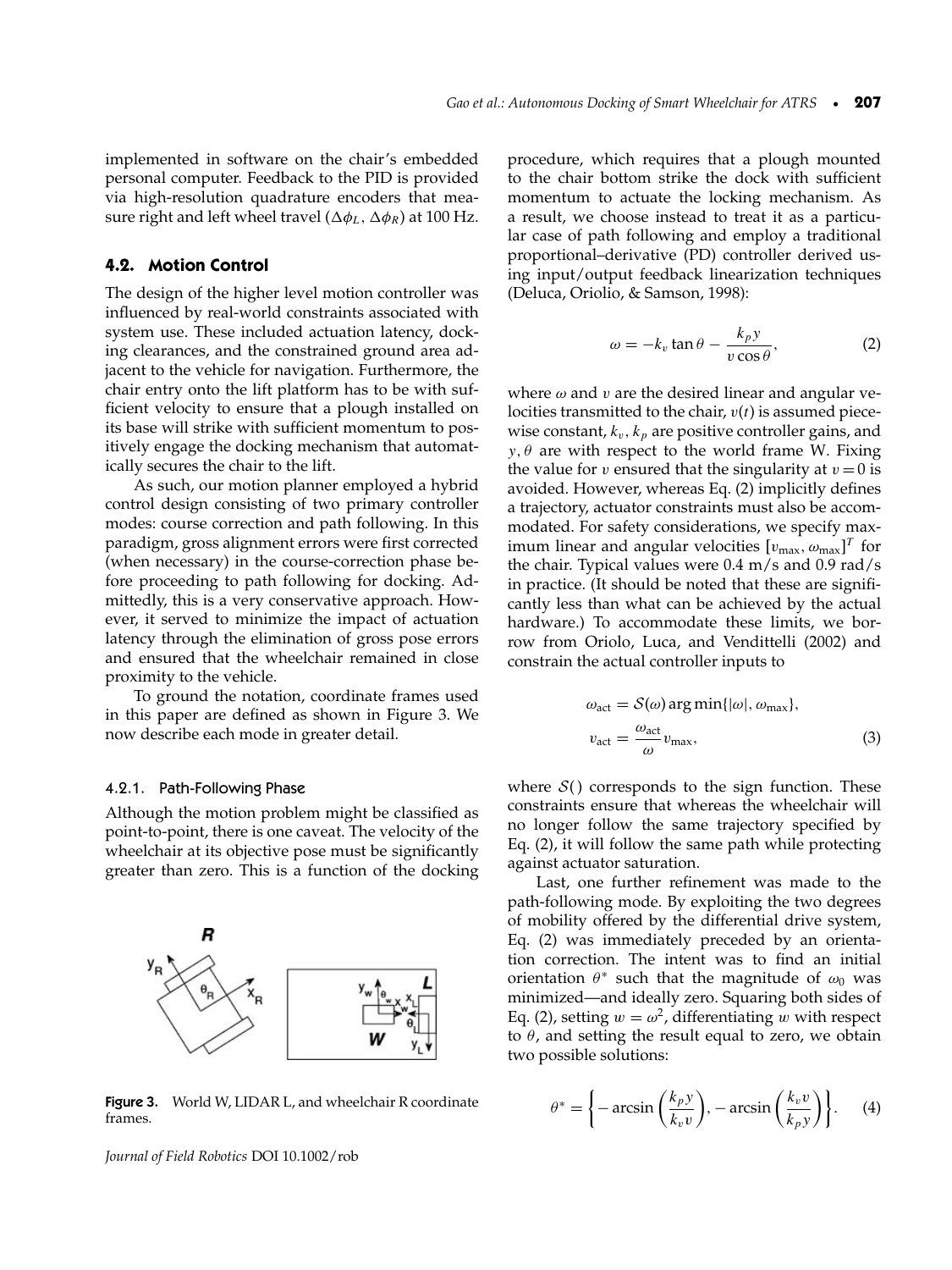

Figure 4. Wheelchair path without (left) and with (center) orientation correction. The latter not only improves the settling distance but also ensures that the chair remains in closer proximity to the vehicle (right).

The first also corresponds to directly setting Eq. (2) to zero. So, for the case where  $|(k_p y)/(k_v v)| \leq 1$  there is an initial orientation for our path follower that requires zero initial angular velocity. Fortunately, our configuration parameters allow such an orientation to be readily achieved. Thus, all initial orientation error can be removed prior to initializing the pathfollower controller. This reduces the settling distance of the wheelchair, as well as constraining the wheelchair path closer to the vehicle. The effect is illustrated in a simulation trial for a representative gain set (Figure 4).

An additional advantage of the orientation correction phase is that the path-follower controller operates away from the singularity at  $\theta = \pm \pi/2$ . Because typical gain sets are  ${k_p, k_v} \approx {1, 2}$  and  $v \approx$ 0.4 m/s,  $|\theta^*| \le 30$  deg. Furthermore, with appropriate gains Eq. (2) ensures that the value for *θ* decreases from  $\theta^*$  across the trajectory. This assumes that *y*-position errors are  $\leq 0.4$  m. This was ensured (when necessary) through a course-correction phase described below.

#### 4.2.2. Course-Correction Phase

To enhance wheelchair docking reliability, a coursecorrection mode is also incorporated to address gross *y*-position errors. This controller phase is activated after initial localization in autonomous model only if it is determined that the path-following mode would be at risk for failing to dock the chair at the handoff location provided by the operator (e.g., for large *y*-position errors). In this event, we again exploit the chair's two degrees of mobility to align the chair along the *x* axis in our world frame. This is accomplished through the following pair of control inputs that are processed serially:

$$
d\theta_R = -\theta_{\text{max}} S(y_0) - \theta_0, \tag{5}
$$

$$
dx_R = \frac{\text{abs}(y_0)}{\sin \theta_{\text{max}}},\tag{6}
$$

where  $(d\theta_R, dx_R)$  are with respect to the wheelchair frame,  $y_0$ ,  $\theta_0$  denote the initial *y* position and orientation of the wheelchair, respectively, and *θ*max corresponds to a maximum allowable orientation angle for the wheelchair that ensures that both features being tracked by the LIDAR system would remain visible. (Typical values during development were  $\theta_{\text{max}} = 60 -$ 75 deg.)

Figure 5 illustrates the effect of these control inputs on a representative docking trial. Figure 5(a) shows the wheelchair's initial pose. Figures 5(b) and 5(c) illustrate the orientation and *y*-position correction modeled by Eqs. (5) and (6), respectively. At this point, nearly all *y*-position error has been eliminated from the wheelchair pose. Finally, Figure 5(d) shows the wheelchair reorienting to the optimal orientation defined by Eq. (4), which immediately precedes the path-following control phase from Eq. (2). The net result is a dramatic reduction in the settling distance. This, in conjunction with the orientation correction phase prior to path following, also serves to eliminate vehicle operations around the singularity condition in Eq. (2), i.e., when  $\theta = \pm 90$  deg.

#### 4.2.3. Motion Controller Simulation Results

To demonstrate the efficacy of the hybrid control approach, simulations were first conducted to assess docking performance. Docking trials were conducted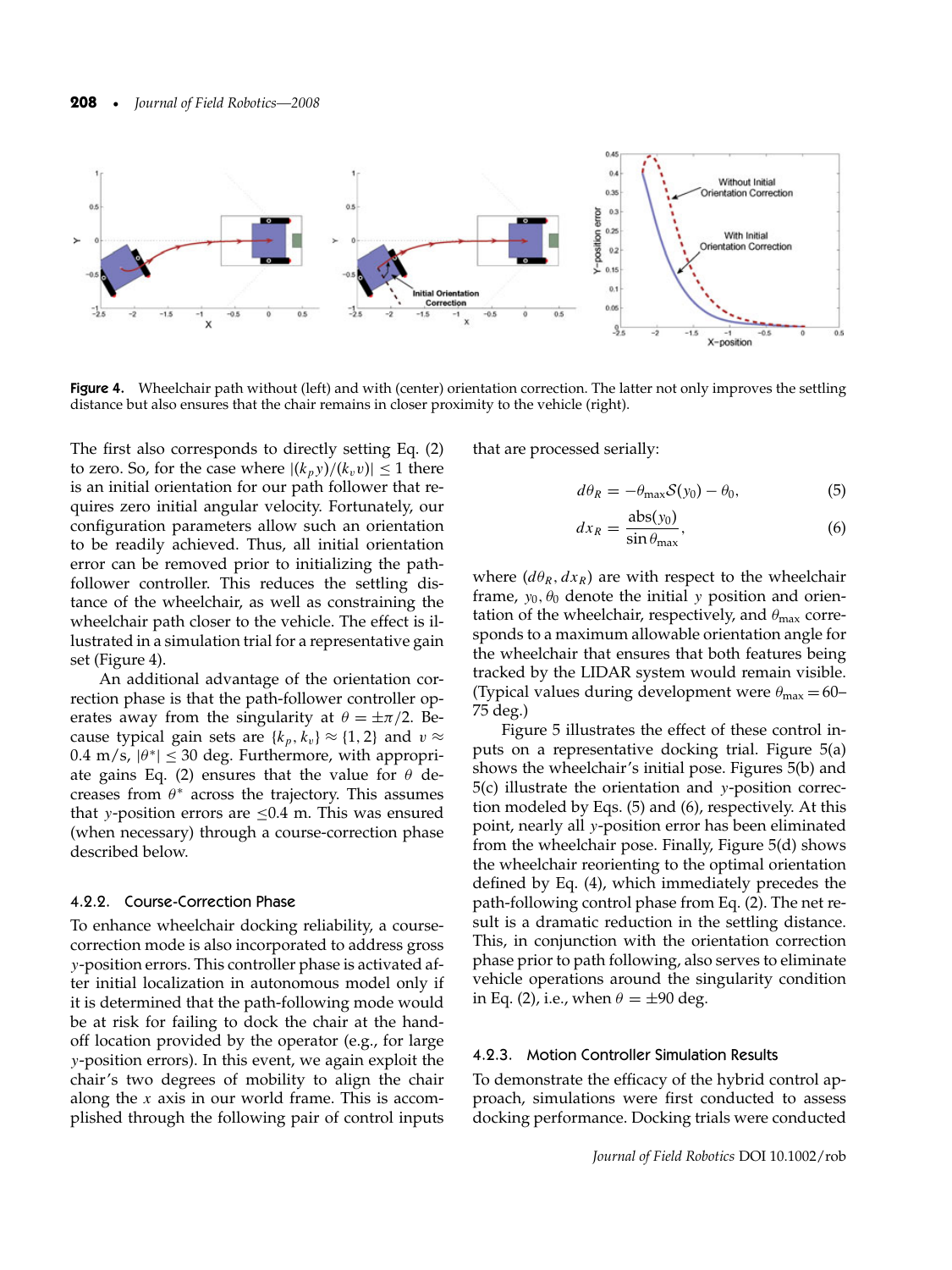

Figure 5. Laboratory docking trial test illustrating the course correction mode  $(a-c)$  and orientation correction phase of the path-follower mode (d). This hybrid approach allows for reliable docking across the operational envelope of initial chair poses.

over a 1.2- $m<sup>2</sup>$  handoff area in front of the lift platform using uniform sampling with a discrete position resolution of 1 cm. For each trial, docking was considered successful if immediately prior to reaching the platform ramp, *y*-position errors were  $\leq$ 5 cm and orientation errors were ≤10 deg. These criteria were based on empirical observations that would lead to a successful wheelchair dock.

Simulations were conducted for representative gain sets using purely a path-following controller, path following preceded by orientation correction, and finally with a course-correction mode integrated. Results from a representative set of trials are illustrated in Figure 6. In this figure, the darker dots correspond to positions where docking failed at at least one initial orientation. Dramatic improvements in controller performance can be seen through the integration of the orientation-correction and coursecorrection modes.

### **5. WHEELCHAIR LOCALIZATION**

#### **5.1. Vision-based Approach**

The localization approach for ATRS has evolved significantly over the past two and a half years, and we would admit that as of this writing it is still under development. Our initial implementation demonstrated on the proof-of-concept system was vision based (Sermeno-Villalta & Spletzer, 2006). A highresolution, black-and-white Point Grey Dragonfly camera using a wide-field-of-view (90-deg) lens was mounted to the inside of the vehicle liftgate. With the liftgate opened, the camera had a "bird's-eye"

view of the wheelchair and lift platform as shown in Figure 7. Using normalized intensity distribution as a similarity metric (Fusiello, Trucco, Tommasini, & Roberto, 1999), binary fiducials were tracked on the wheelchair armrests. Assuming a ground plane constraint, this allowed the pose of the wheelchair to be directly estimated. The vision-based solution was demonstrated to industry representatives in June 2005 and subsequently evaluated on the system through October 2005. During this time, the vehicle was driven more than 5,000 km, and the camera did not require recalibration.

There were several advantages to the visionbased approach. First, it was highly accurate. Based on analysis of reprojection residuals from camera calibration, the estimated positioning accuracy of the localization system was subcentimeter. This was more than sufficient for the docking task. The camera system also had a very compact form factor and was relatively inexpensive. However, its performance could suffer in degraded weather conditions (e.g., snow or rain). Furthermore, we identified pathological failure modes even in benign weather conditions. For example, with the vehicle parked underneath a tree on a sunny day, the fiducials being tracked would transition across regions of high brightness (from the sunlight) to deep shade (from the tree leaves). The limited dynamic range of the camera charge-coupled device could not compensate sufficiently for these differences in illumination, resulting in a lost fiducial track and localization failure. The shortcomings of the vision system led us to migrate to the LIDAR-based approach currently used in the ATRS beta model. Similar techniques have seen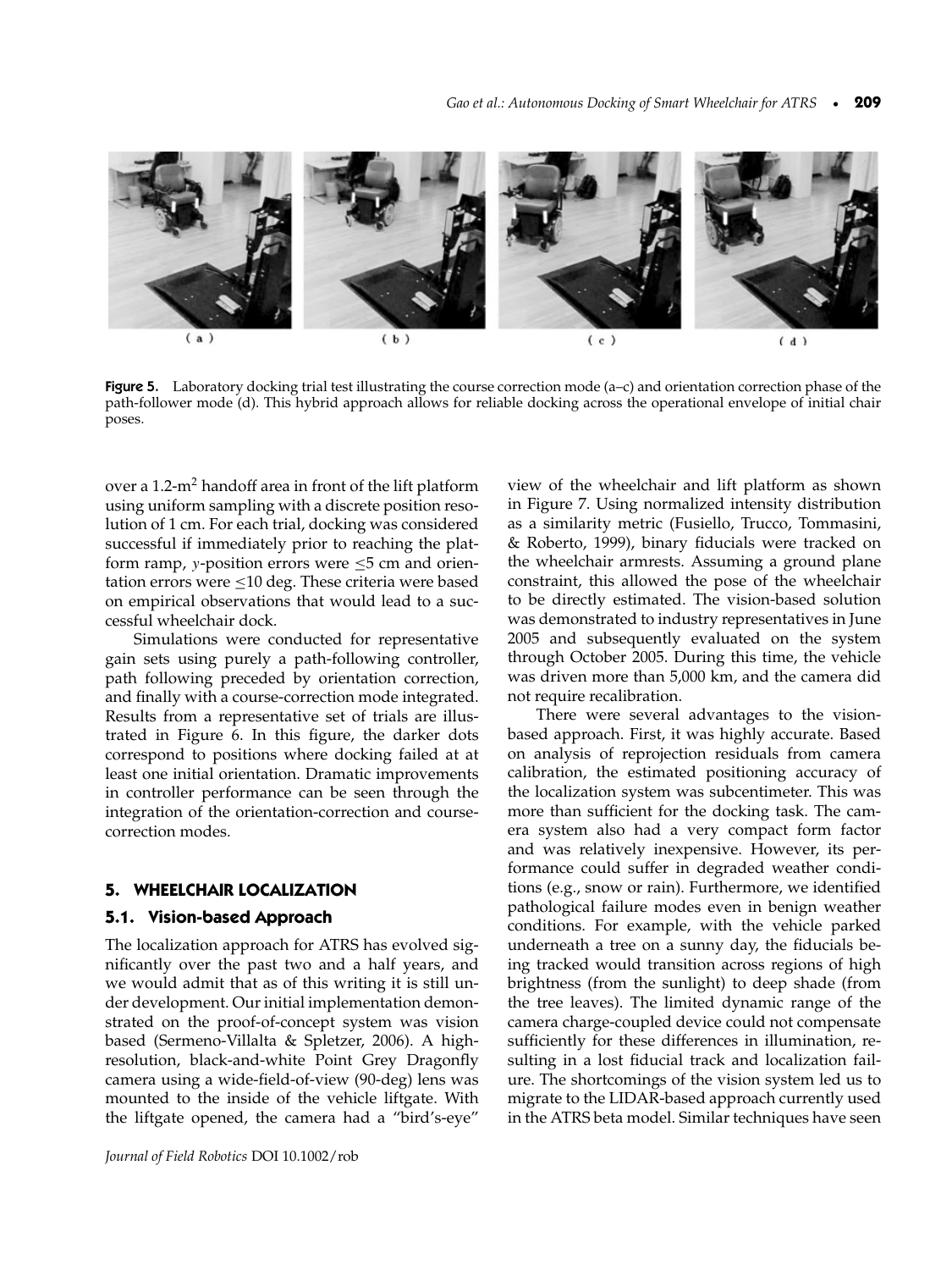

**Figure 6.** Controller performance for a sample gain set with the PD control law (top), orientation correction integrated (center), and course correction added (bottom). The latter eliminated residual poses associated with docking failure. Simulation resolution was  $1 \text{ cm}^2$ .

widespread used in the robotics field (Dissanayake, Newman, Clark, Durrant-Whyte, & Csorba, 2001; Howard, Parker, & Sukhatme, 2006; Leonard & Durrant-Whyte, 1991; Lingemann, Surmann, & Hertzberg, 2005; Lionis & Kyriakopoulos, 2002), and a LIDAR/beacon approach was deemed a low-risk solution for the docking task.

#### **5.2. LIDAR-based Approach**

In the beta ATRS, the primary sensor used for estimating the wheelchair pose with respect to the life platform is a SICK LMS291 LIDAR. Figure 8 (top) illustrates a typical integration of the LIDAR into the vehicle lift platform. The LMS291 measures the lineof-sight range to objects in the environment over a 90-deg field of view with a discretization of 0.5 deg. Each of these measurements can be written as a tuple of the form  $z_m = [r, \alpha, \gamma]_{m}^T$ ,  $m = 0 \dots 180$ , where  $r_m$ and  $\gamma_m$  denote the measured range to and reflectivity of the *m*th feature at a bearing of  $\alpha_m = m/2 - 45$  deg with respect to the LIDAR sensor frame L. To simplify the feature segmentation process, two cylindrical retroreflector fiducials were permanently affixed to the front of the wheelchair, as shown in Figure 8 (center). When imaged by the LIDAR, a significant portion of the incident beam is reflected directly back to the detector, saturating the photodiode. This allows a simple threshold on reflectivity γ<sub>min</sub> to be used as the primary filter for segmenting the target features. An additional level of filtering is based on a range constraint  $r_{\text{max}}$ . As the wheelchair is presented in the immediate vicinity of the lift platform, targets at excessive ranges (e.g., *>*4 m away) can immediately be disqualified from potential features of interest. From these two filters and assuming a ground plane constraint, we construct a valid feature set:

$$
F = \begin{bmatrix} r_n \cos \alpha_n \\ r_n \sin \alpha_n \end{bmatrix}, \text{ s.t. } r_n < r_{\text{max}}, \ \gamma_n > \gamma_{\text{min}}. \tag{7}
$$

During all testing,  $\gamma_{\text{min}} = 250$ ,  $r_{\text{max}} = 400$  cm (in hindsight, *γ*min could have been set to 255 based on the test results for an even stronger validation gate). This is illustrated in a representative LIDAR scan in Figure 8 (bottom).

After this filtering phase, valid features were clustered in Euclidean space as "candidate fiducials" based on the known fiducial size  $(d = 5.2 \text{ cm})$ . Every hypothetical fiducial pair was then evaluated against the known fiducial baseline ( $|t_l - t_r| = 44$  cm). Any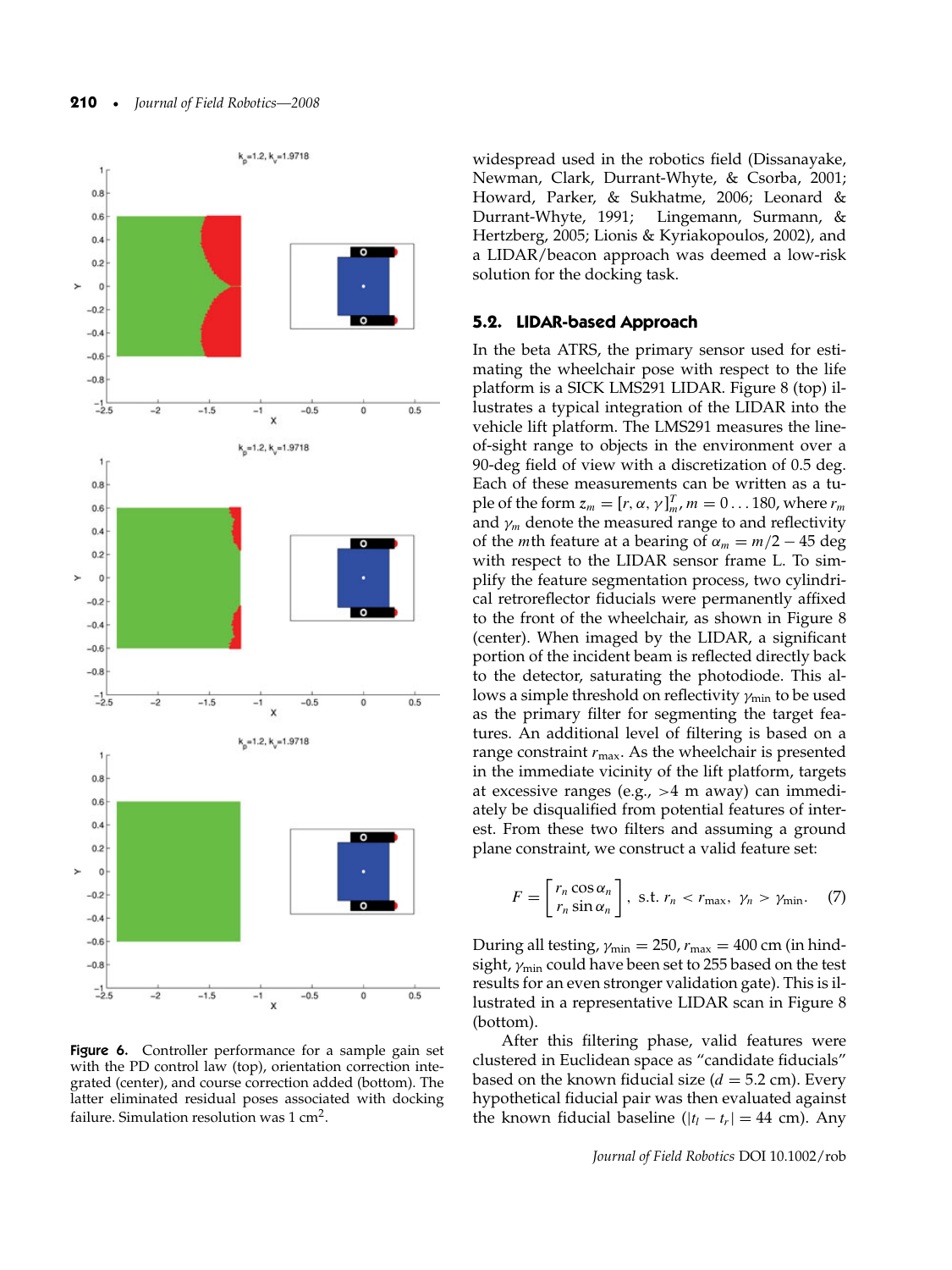

Figure 7. Sample docking trial with the proof-of-concept system, showing the camera perspective and the estimated chair position over time.

pair within preset tolerance of the known baseline was considered a valid chair pose. If and only if one valid chair pose was obtained, the wheelchair segmentation was considered to be successful. Otherwise, the user would be notified via the UI to take corrective action (i.e., reposition the chair) and the segmentation process repeated. This approach has proven to be extremely reliable in real-world conditions. However, to further enhance robustness to outliers in extreme conditions (e.g., heavy rain), the recovered fiducial positions are not directly used. Instead, median filters (typically seven elements) are applied to the recovered range to each fiducial cluster. These filtered ranges are then used to estimate the final fiducial positions. With the position of both retroreflectors known, estimating the chair position and orientation (assuming a ground plane constraint) was straightforward.

Whereas we previously investigated using an extended Kalman filter (EKF) to fuse LIDAR and wheelchair odometry measurements (Gao, Hoffman, & Spletzer, 2007), the current localization implementation uses a simpler approach whereby the wheelchair position and orientation are estimated directly at each timestep from the recovered fiducial positions. This simpler implementation was motivated from significant testing of the localization subsystem, as well as system-level testing outdoors. First, we determined that the positioning accuracy of the LIDAR system was subcentimeter without temporal filtering. Second, significant wheel slippage from gravel, sand, etc., was observed when testing the wheelchair outdoors. Such uncertainty in the odometry measurements results in an EKF implementation that relies primarily on the LIDAR measurement updates anyway and places very little weight on the odometry measurements. Finally, the use of median filters on the range measurements to reject outliers introduced from rain, etc., introduces its own temporal filtering and raises questions as to how the measurements should be correctly fused in the EKF. Although the EKF implementation may be revisited, the test results discussed in Section 8 relied on the direct localization approach.

### **6. FAILURE RECOVERY**

Regardless of the controller design, there inevitably remains the potential for unmodeled disturbances to compromise controller performance and cause docking failure. Without corrective action, this could leave the vehicle operator stranded with the wheelchair trapped in a "partially docked" position on the lift platform. To minimize the potential for such a failure, we leverage the robustness of the localization system. Immediately prior to the wheelchair reaching the ramp of the lift platform, the vanside computer makes a *go/no-go* decision based on the estimated chair pose. If docking is not assured with a very high confidence based on this pose estimate, the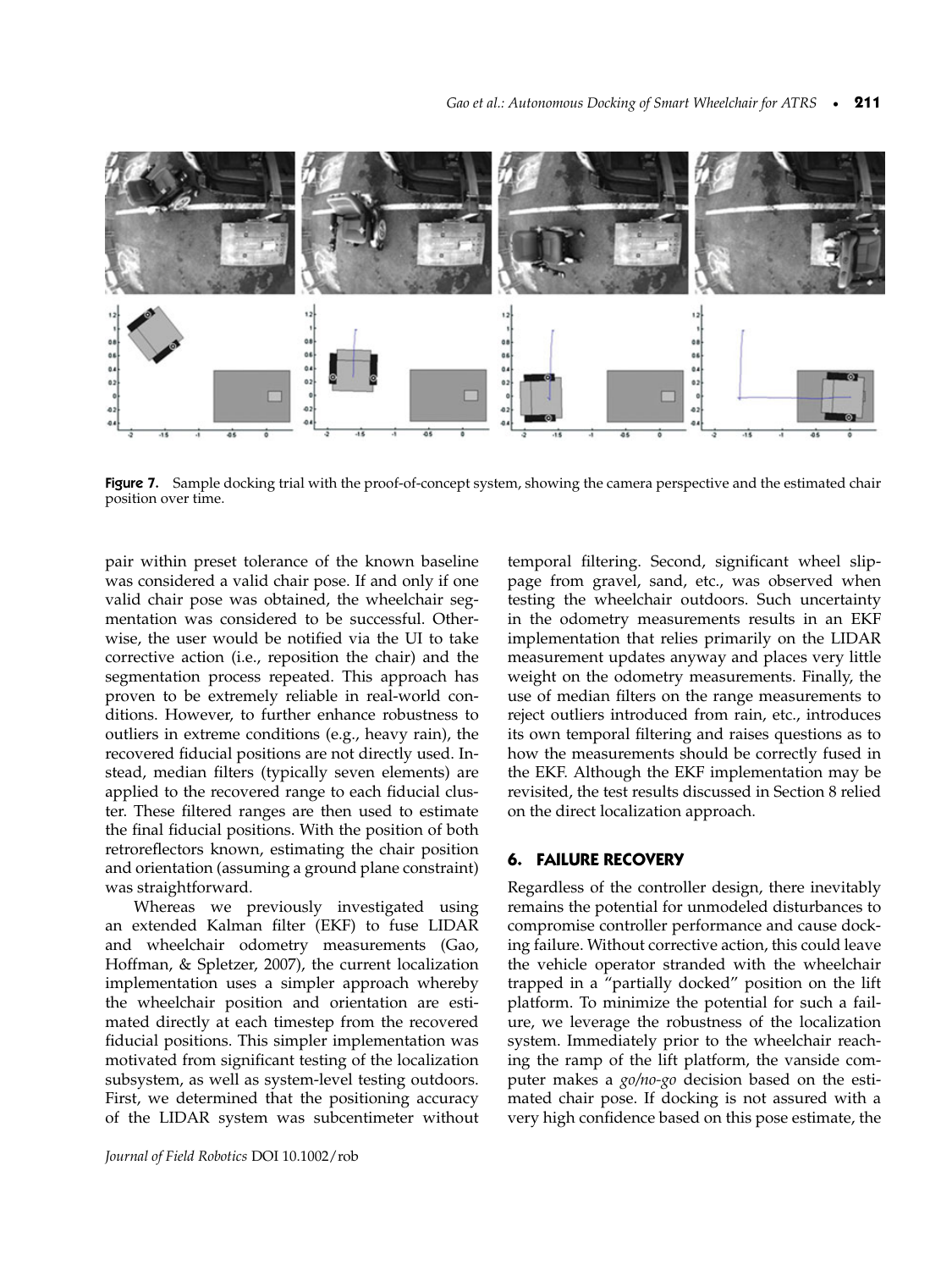





Figure 8. (Top) Tracker<sup>TM</sup> lift platform with integrated LMS291. The LIDAR housing provides environmental protection and integrates a visor to improve system SNR. (Center) Powerseat and smartchair with retroreflective targets clearly shown. (Bottom) Range and reflectivity data from a single LIDAR scan. The reflectivity measurements of the fiducial targets (twin peaks) facilitate feature segmentation.

chair is stopped and the operator notified via the UI to reposition the chair via the remote-control joystick so that autonomous docking can be reattempted.

However, should the LIDAR system fail, autonomous docking would not be feasible. To address this case, a camera system capable of streaming video to the UI is colocated with the LIDAR on the lift platform to support teleoperation. As mentioned previously, a teleoperation mode was not sufficiently reliable for day-to-day operations. However, operators were able to successfully dock the chair most of the time. As such, it provides a fallback docking modality in the event of a primary sensor failure.

### **7. LOCALIZATION SUBSYSTEM TESTING**

Extensive testing of the localization subsystem was conducted to characterize its performance in both benign and degraded conditions. Most of this testing was accomplished using the modified turntable assembly shown in Figure 9. This test fixture design offered two significant benefits. First, the simulated wheelchair position estimates could be projected to a single point (the center of rotation) so that "ground truth" localization accuracy could be well characterized. Second, the rotation allowed us to simultaneously simulate wheelchair motion in a compact footprint. The fiducials were mounted on an arm and spaced 44 cm apart (the same distance as on the actual wheelchair used in development). The standard turntable angular velocity (33-1/3 rpm) corresponded to an instantaneous fiducial velocity



Figure 9. Test fixture used throughout localization subsystem testing. The turntable modeled wheelchair motion while allowing the simulated wheelchair position estimates to be projected to a single point.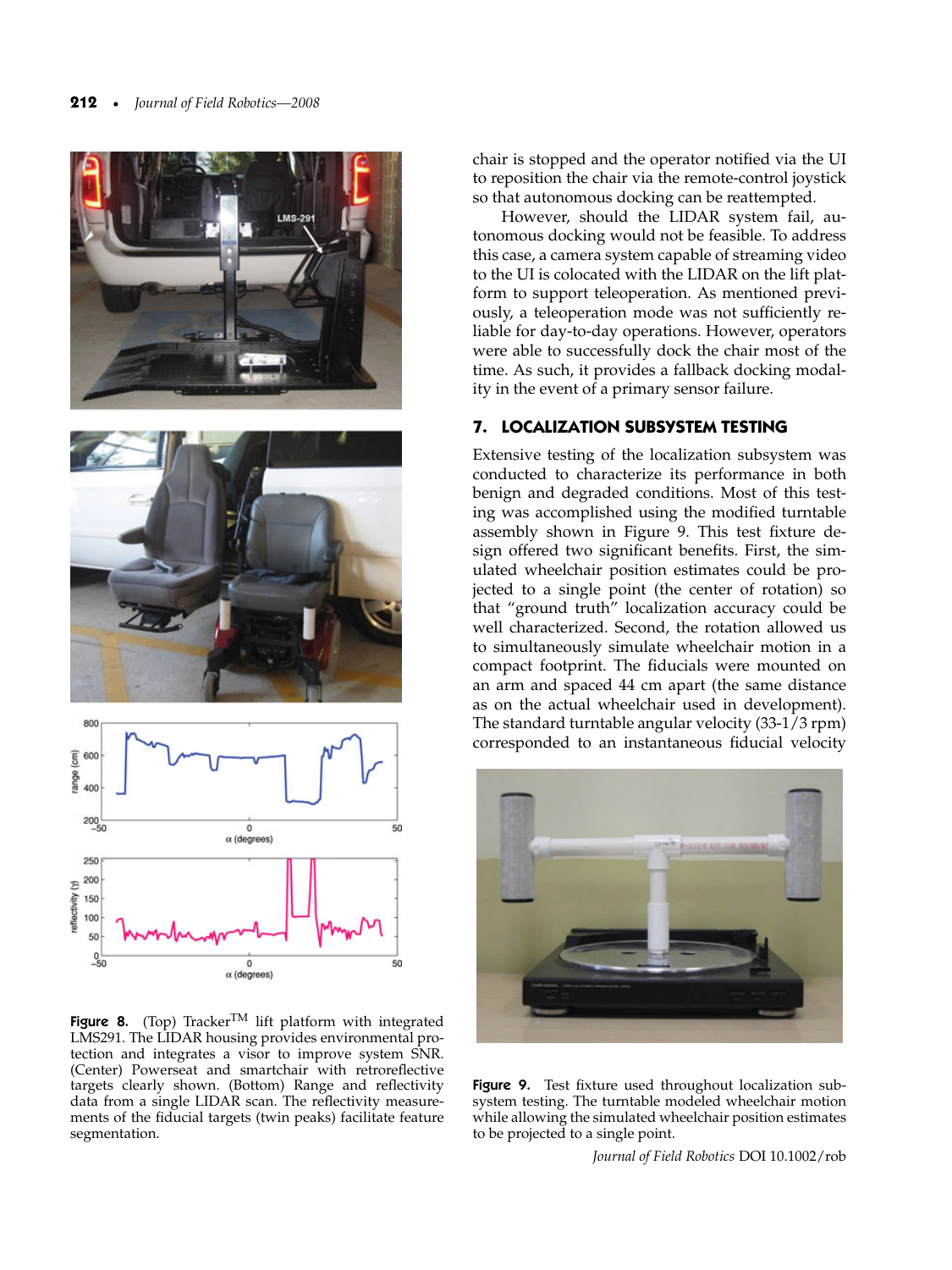of 0.77 m/s. The actual chair geometry and maximum wheelchair linear and angular velocities used during development (0.4 m/s and 0.9 rad/s, respectively) translated to a worst-case fiducial velocity of 0.68 m/s. As such, the turntable rotation was only slightly more aggressive than the "worst case" motion for the wheelchair.

During all testing with the turntable, it was assumed that the orientation of the wheelchair would be constrained to [−75 deg, 75 deg] to protect against self-occlusion of the retroreflector targets. Test data were collected and evaluated only in this range. The SICK itself was configured with a 500-kbps connection, which has achieved valid scan rates of approximately 70 Hz during laboratory testing.

### **7.1. Baseline Performance Testing**

All baseline testing was conducted at midday (from 11 am to 2 pm) under clear skies to ensure high solar load conditions in an attempt to maximize photodetector noise. Ambient light levels were measured using a light meter and typically exceeded 100 klx.

The turntable used for testing was initially placed at a nominal position of  $(x, y) = (1.0 \text{ m}, 0.0 \text{ m})$ with respect to the LIDAR coordinate frame. The turntable was then actuated, and the fiducials tracked by the SICK for a minimum of 5,000 scans. The *x* distance to the turntable was then increased by 0.5 m, and the process was repeated. This procedure was iterated for  $x = 1.0 - 4.0$  m and for  $y = \{0.0, 0.5\}$  m. The entire test procedure for all ranges was then repeated with the turntable and fiducials facing the sun.

During these tests, the number of hits per fiducial was also recorded to determine whether we could approach the theoretical tracking limits based on fiducial dimensions, angular discretization, and beam divergence. Results from specific subtests are as follows.

#### 7.1.1. Reflectivity Stability

Recall that the motivation for using retroreflector fiducials was to simplify the feature segmentation task by using the reflectivity measurements from the LMS291. As such, the goal of this subtest was to determine whether a single fixed threshold could be used for filtering measurements based on the reflectivity value.



Figure 10. Mean reflectivity values for the fiducials and background at all baseline ranges. The fiducial reflectivity was maximum (255) for all scans across all test configurations.

The results showed that under all test configurations listed in Section 7.1, the reflectivity measurement value from the retroreflectors saturated the SICK's 8-bit buffer ( $\gamma$  = 255). In fact, we continued to increase the distance to the fiducials beyond the baseline conditions and determined that this would remain the case at ranges in excess of 14 m! This is far in excess of the planned tracking distance of *<*4 m, providing a significant safety margin for thresholding. Reflectivity "noise" levels (the reflectivity of the background) also seemed unaffected by the sunlight or sun orientation and remained at approximately 50 throughout all trials. Summary subtest results are presented in Figure 10. Whereas there is always potential for direct or reflected sunlight to dazzle the SICK, the integrated visor and occlusion by the wheelchair body has prevented this from happening to date. From this, we concluded that a single fixed threshold could be reliably used as one binary filter for fiducial segmentation.

### 7.1.2. Localization Accuracy

Scan data were evaluated to characterize the accuracy of the localization approach. A sample plot for nominal  $x-y$  coordinates of  $(2.0, 0)$  is shown in Figure 11 (left), and summary data for all positions are in Figure 11 (right). Assuming an unbiased estimator,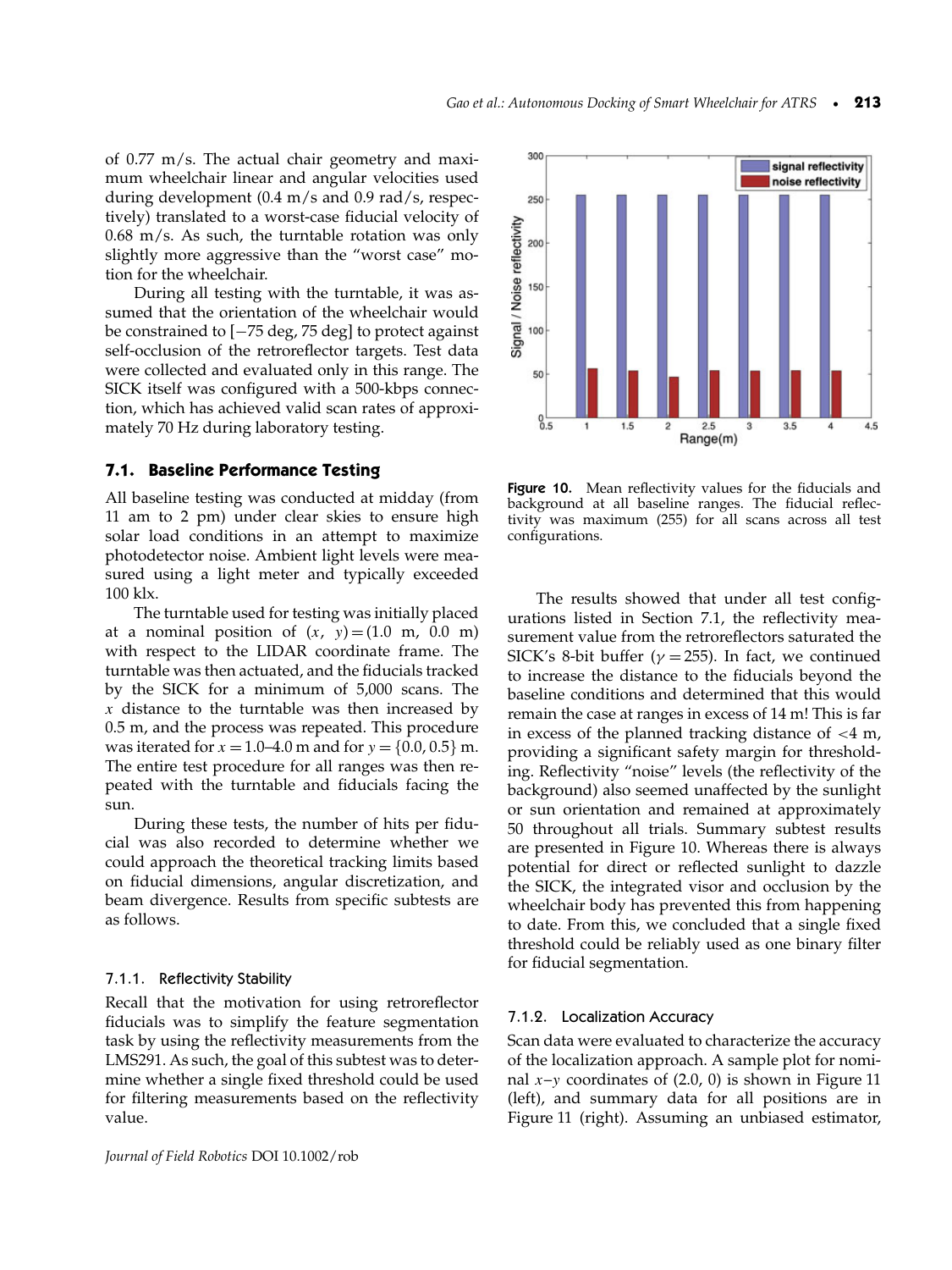

Figure 11. (Left) Distribution of wheelchair position estimates for a sample trial. (Right) Variance of *x*–*y* position and mean square error.

that is, the mean position of the distribution is the actual center of rotation, the mean absolute error at all ranges was *<*7*.*5 mm; at ranges less than 2*.*5 m, it was *<*4 mm. This is an order of magnitude smaller than the docking tolerance ( $\approx$ 4–5 cm), which highlights the efficacy of the localization approach.

#### 7.1.3. Fiducial Segmentation Reliability

In conjunction with the localization testing, data were also collected to determine the number of LIDAR hits per fiducial as a function of target range. Although this could be estimated from the angular resolution and beam divergence specifications from SICK AG (2003), it was not known what fraction of the spot size would still result in saturation of the reflectivity measurement and as a consequence a fiducial detection. As such, empirical data were used to quantify this. To this end, more than 360,000 LIDAR scans were evaluated. A histogram showing summary data from one set of trials can be found in Figure 12. With the exception of 4 m, a minimum of two hits were recorded at every range for every scan. At the 4-m range, 99.46% of all scans had two or more hits. As the final LIDAR scan rate (75 Hz) will be far in excess of the control updates rate to the chair (15 Hz), these could easily be filtered so that a minimum of two features can be required to define a viable fiducial cluster for wheelchair localization.

#### **7.2. Damaged Fiducial Tests**

The purpose of these subtests was to simulate the effects of wear and tear on the retroreflector fiducials and estimate its impact on localization performance. During these subtests, the left retroreflector fiducial was covered on the rear side by a 2-cm black stripe. The front sides of both fiducials were left unchanged. This test setup is illustrated in Figure 13. As a result, when the front side of the turntable arm assembly was visible to the LIDAR, we collected data for the undamaged baseline configuration. The rear side corresponded to our "damaged" fiducial case. This allowed a simultaneous comparison without any other changes in the test configuration.

More than 10,000 scans were made to ensure a minimum set size of 5,000 samples for both the damaged and undamaged retroreflector configurations. These trials were conducted for  $x = \{1.0, 2.0, 3.0, \ldots\}$ 4.0} m,  $y = 0.0$  m. A sample plot for nominal  $x-y$ coordinates of (1.0 m, 0.0 m) is shown in Figure 14 (top). Whereas the variance of the position estimates from the damaged fiducials was greater than that of the baseline system, mean absolute errors were still *<*7 mm for all trials. This is illustrated in the summary data in Figure 14 (center). We also observed a typical 3-mm *y*-position bias between the mean position of the two distribution sets at each range. This can also be seen in Figure 14 (bottom). Again, this also was not unexpected, as we deliberately covered only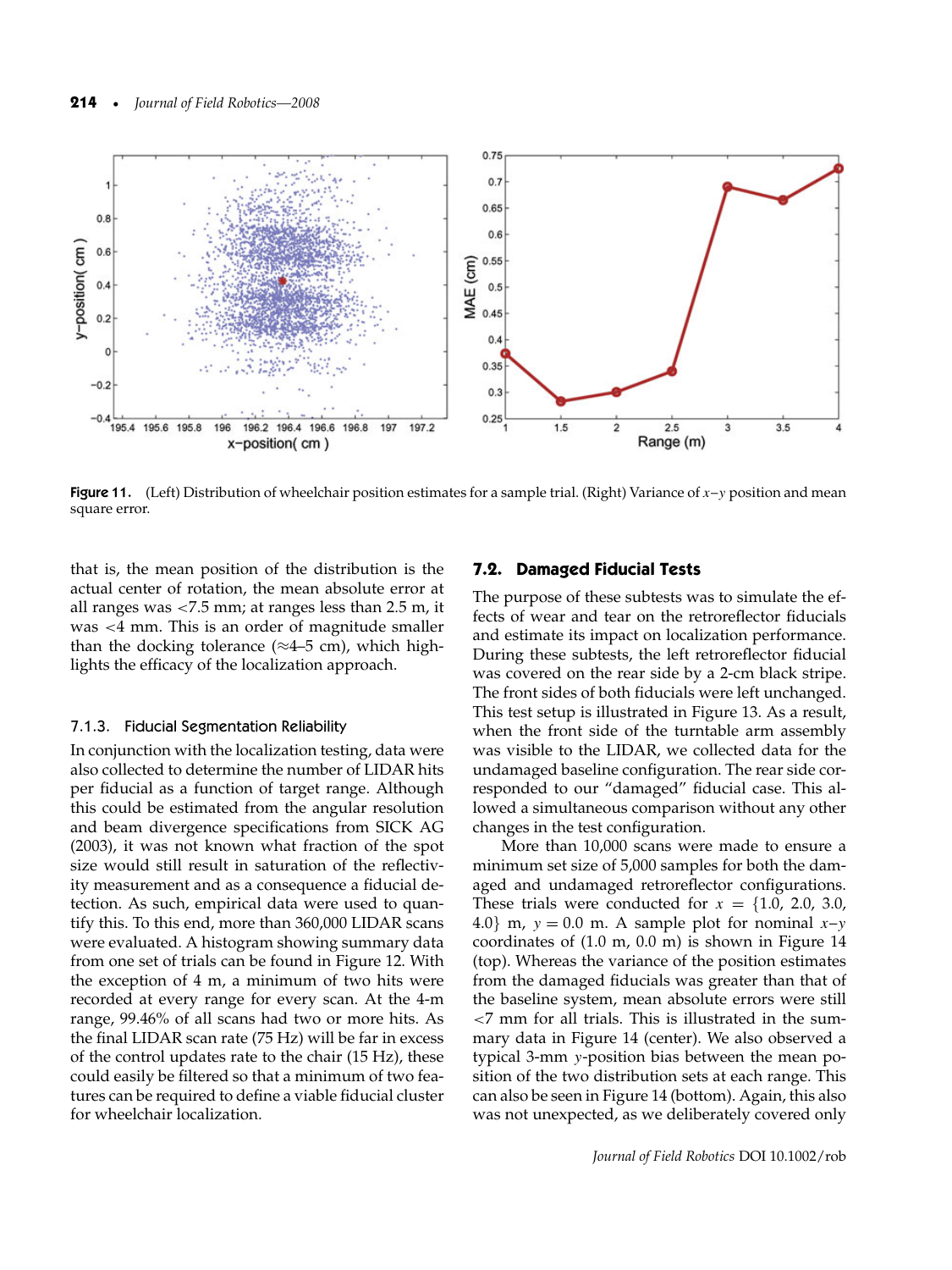

Figure 12. Histogram of scan hits per fiducial. Results indicate that a minimum of two hits can be required to validate a cluster, which aids in outlier rejection.



Figure 13. (Left) Undamaged fiducials on the front side. (Right) Simulated damaged fiducials on the arm's rear side. This allowed a simultaneous comparison of damaged fiducial position accuracy versus an undamaged baseline system.

one fiducial to investigate the bias effect as such errors cannot be removed through the EKF. However, even with this bias the *y*-position errors were still less than 1 cm, which again is far below our docking tolerances.

## **7.3. Headlight Interference Tests**

The primary objectives of this test were as follows:

**1**. Determine whether secondary light sources (e.g., headlights from neighboring automobiles) could saturate the LMS291 reflectivity measurement or dazzle the SICK.

**2**. Determine whether the current filtering approach was sufficient to segment out the fiducials in the presence of headlight interference.

Two different subtests were conducted. The first was to determine whether headlights could in fact interfere with the LIDAR system. These were conducted with the SICK staring at an automobile with halogen headlights at ranges of 2.5, 5.0, 7.5, and 10.0 m. Data were then recorded without and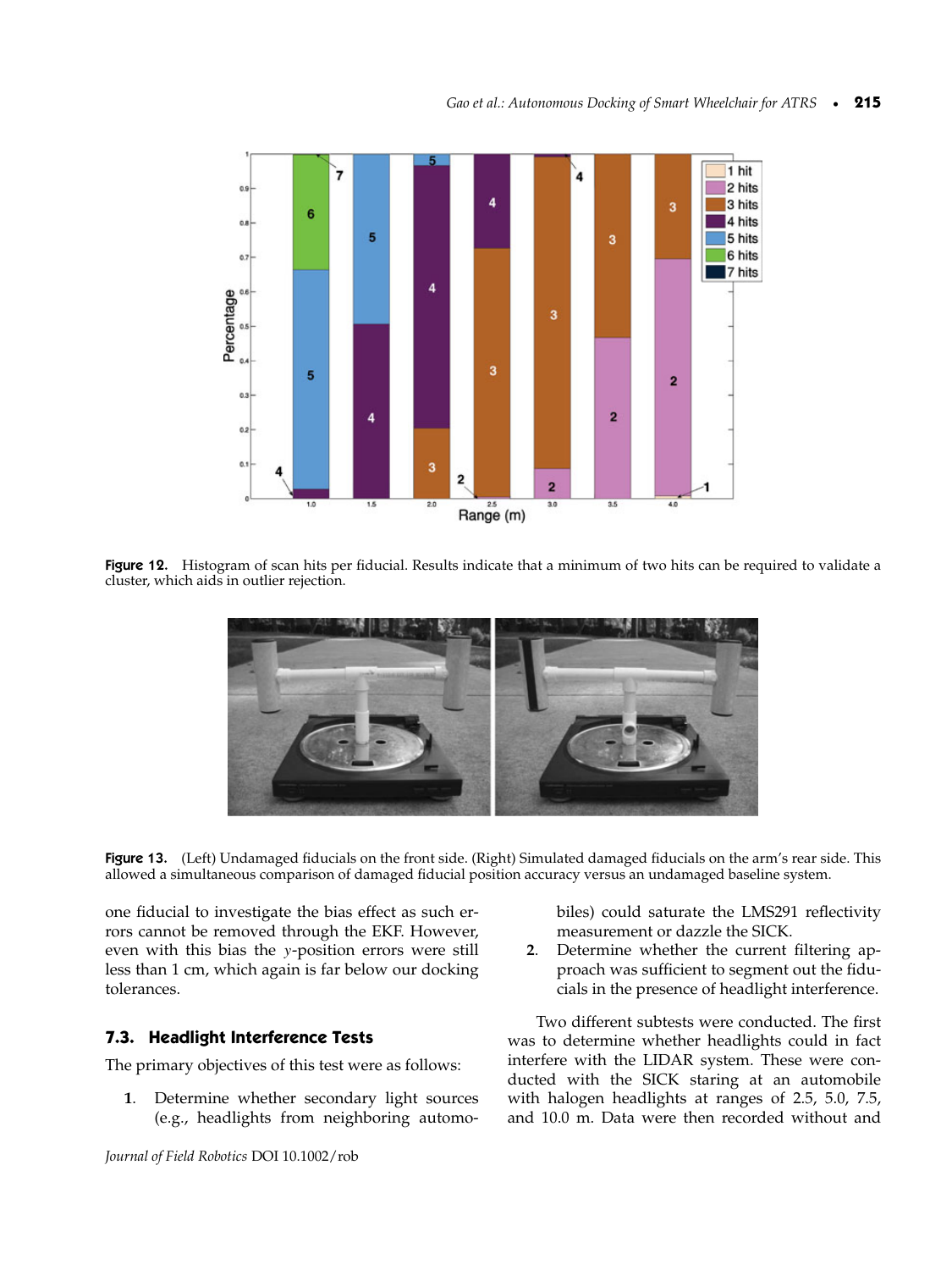

Figure 14. (Top) Position estimate distributions for damaged and undamaged fiducials at 1 m. (Center) Mean absolute error comparison for the damaged and undamaged fiducials. In both cases, this was still *<*7 mm for all trials. (Bottom) *y*-position bias from one-sided damage was 3–4 mm at all ranges.

with the headlights on to ensure a proper baseline. After this, an additional trial was conducted with the turntable assembly placed between the car and the SICK LIDAR to determine whether the fiducials could still be successfully segmented.

From these tests, we determined that under appropriate conditions the car headlights would both saturate the reflectivity measurement ( $\gamma$  = 255) and dazzle the SICK photodiode. This occurred at all ranges tested, and both phenomena could occur simultaneously. A sample trial from our fiducial tracking experiment is shown in Figure 15. The left-hand panel shows the raw reflectivity measurements. The headlight effects are labeled as noise. Note also the immediate drops in reflectivity after the noise spikes. These correspond to the SICK being dazzled. The right-hand panel shows the resulting fiducial segmentation. In this case, the segmentation is correct and the headlight effects are ignored based solely on range thresholds. It must be emphasized that in practice this will not always be the case. It would be quite common for vehicles to be within the 4.5-m-range threshold in parking lots. However, during testing it was also observed that always only a single bearing angle would have a  $\gamma = 255$  reflectivity value required by the thresholding filter. As a result, requiring a minimum valid cluster size of two elements as outlined in Section 7.1.3. will also prevent this false positive from being identified.

### **7.4. Rain Testing**

The objectives of these subtests were as follows:

- **1**. Estimate the impact of rainfall on fiducial segmentation performance.
- **2**. Determine the impact of rainfall on wheelchair localization accuracy.

To protect the turntable assembly electronics, these tests were conducted using two static fiducials. As the LMS291 integrates rain protection in the near field (ranges *<*2 m), rain testing focused on standoff distances of 3–4 m from the LIDAR. Trials were conducted under five different conditions: no rain (baseline) and light, medium, heavy, and very heavy rain (i.e., peak rainfall during a thunderstorm). The positions of the fiducials and the LIDAR were fixed throughout the testing process to ensure fair comparison of the localization accuracy.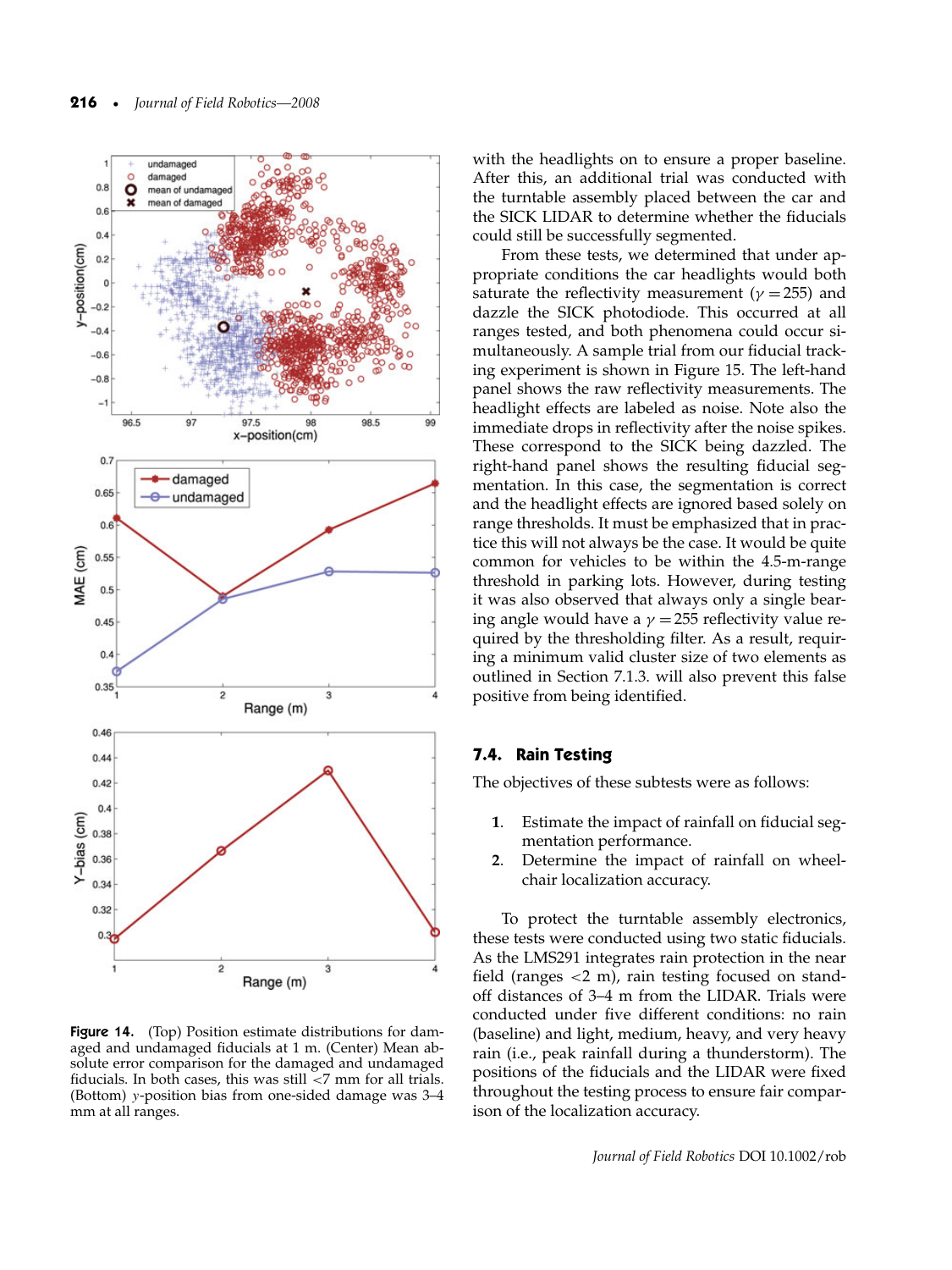

Figure 15. Raw (left) and filtered (right) reflectivity data from headlight interference testing. In this case, the range filter allowed the fiducials to be reliably segmented.

Figure 16 summarizes the mean absolute error for the four rain scenarios at 3-m distance. We see that light to medium rain had little to no effect on the feature segmentation and localization accuracy; mean absolute error was less than 5 mm. However, heavy rain increased the "random" error component to *>*2 cm.

A second impact of rainfall was that outliers in range measurements were observed. When this occurred, a significantly shorter than actual range was obtained. Bearing angle and reflectivity measure-



Figure 16. Mean absolute error for rain trials. This "random" error component increased dramatically with the rainfall rate.

*Journal of Field Robotics* DOI 10.1002/rob

ments remained consistent throughout the trials. As these outliers were not observed during testing under benign conditions, we inferred that raindrops caused sufficiently large returns so as to queue the "start of pulse" for the range measurement and the pulse was of sufficient length to register the associated fidicuial reflectivity. Figure 17 illustrates this effect during a sample rain trial, where the positions of both the left and right fiducial have been estimated from the raw range and reflectivity measurements.

Several significant outliers can be observed in the top fiducial position estimate. Without additional filtering, these outliers can lead to two different, seemingly valid—but incorrect—wheelchair poses. The first case stems from when the range error induces a failed fiducial segmentation (case A in Figure 17). The net result is a false cluster being introduced into the scan: one from the left and two from the right fiducials. In this case, by chance the two clusters from the right fiducial better matched the known fiducial baseline and are designated the optimal cluster pair. If this pair was accepted, the resulting localization result would be shown in Figure 18 (left).

The second, perhaps the more anticipated case, was where the fiducial segmentation was correct but the range error led to a large error in pose (case B in Figure 17). Such an error has the potential to pass through several filters currently used in the chair localization process, including using geometric constraints of known fiducial baseline. An example of this case is illustrated in Figure 18 (right).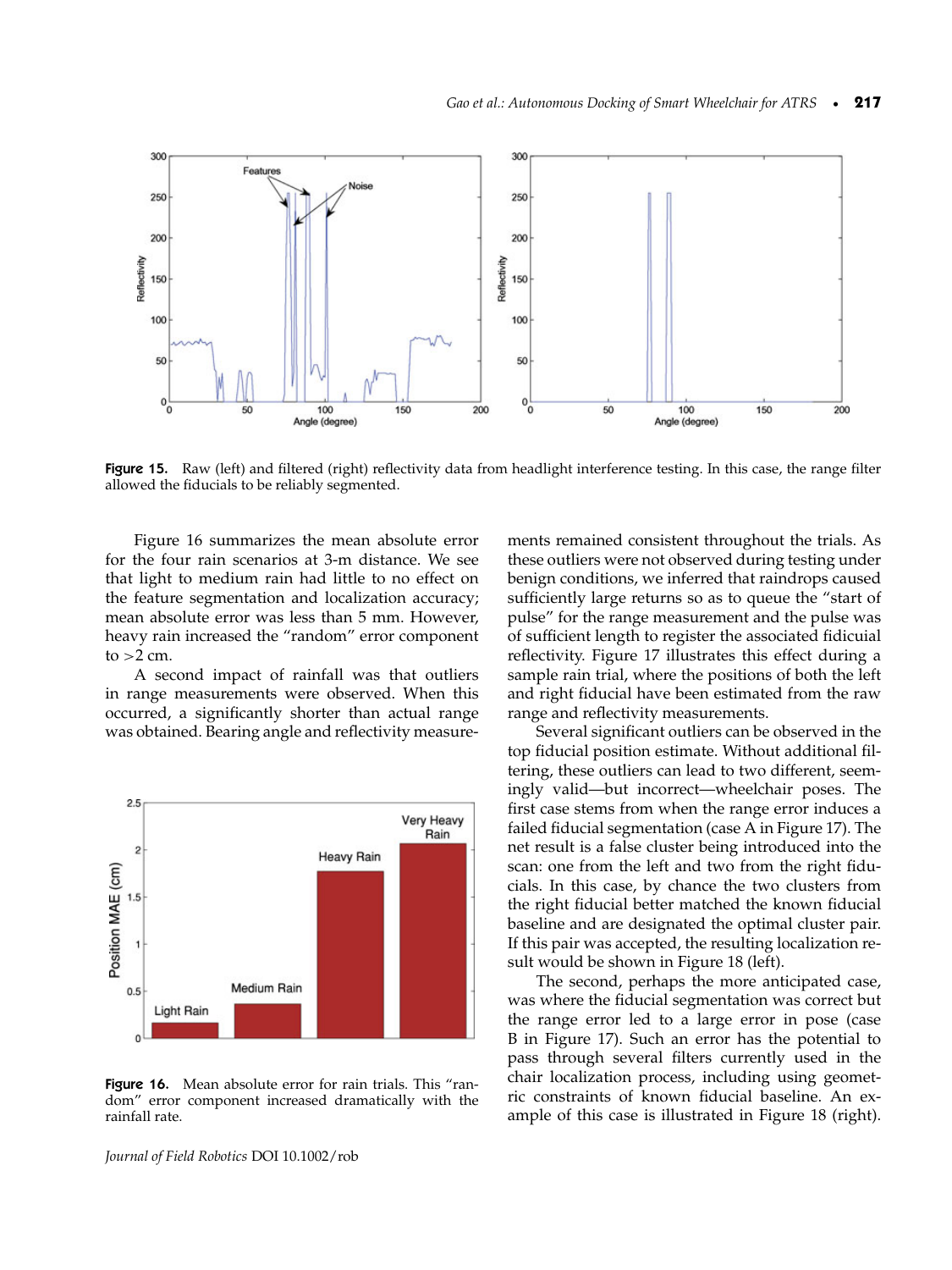

Figure 17. Fiducial position estimates during rainfall testing.

In this case, a bad range estimate to the right fiducial leads to dramatic position and orientation error. Fortunately, integrating either of our two validation gates—accepting only fiducial clusters with two or more hits (Section 7.1.3) and accepting only scans that have a single valid fiducial pair (Section 5.2)—would enable both of these cases to be rejected as outliers.

To further improve fiducial segmentation robustness and reject outlier range measurements, median filters have been added that track the raw range and bearing measurements. Filtered measurements are then used as validation gates for outlier rejection.

### **8. SYSTEM-LEVEL TESTING**

For all system-level testing, ATRS was integrated into a Chrysler minivan. The power lift was a Freedom Lift Tracker<sup>TM</sup> system. The wheelchair was Invacare Pronto M91 w/MK5 Electronics. This lift platform/ power chair combination allowed for approximately ±6 cm of clearance between the chair wheels and the lift rails for the docking task.

### **8.1. Public Demonstrations**

There have been numerous demonstrations of ATRS both indoors and outdoors to potential end users, members of the media, industry personnel, and state and local government representatives. The largest of these included 3 days of continuous demonstrations at the World Congress Exposition on Disabilities (WCD 2006) in November 2006. This was done not only to verify docking robustness, but also to provide potential end users (conference participants) with an opportunity to use the system and provide feedback on such issues as human factors engineering and human–robot interaction (HRI). More than 300 cycles of docking and undocking were conducted during this time without a single failure. A sample trial is illustrated in Figure 19.

## **8.2. Outdoor Testing**

ATRS has been informally tested outdoors during the past year of development. In this section, we summarize our most recent results, which consisted of 3 days of continuous system testing. Two days were dedicated to reliability testing, and the third sought to characterize the system performance under atypical conditions.

**Reliability Testing** In its current configuration, the intended operational environment for ATRS is paved, locally flat parking areas. This includes operations on moderate slopes so long as the surface between the lift platform and chair is approximately planar.



Figure 18. Chair pose outliers resulting from failed fiducial segmentation (right) and poor fiducial position estimate (left). Both were caused by range measurement outliers but are filtered by current validation gates.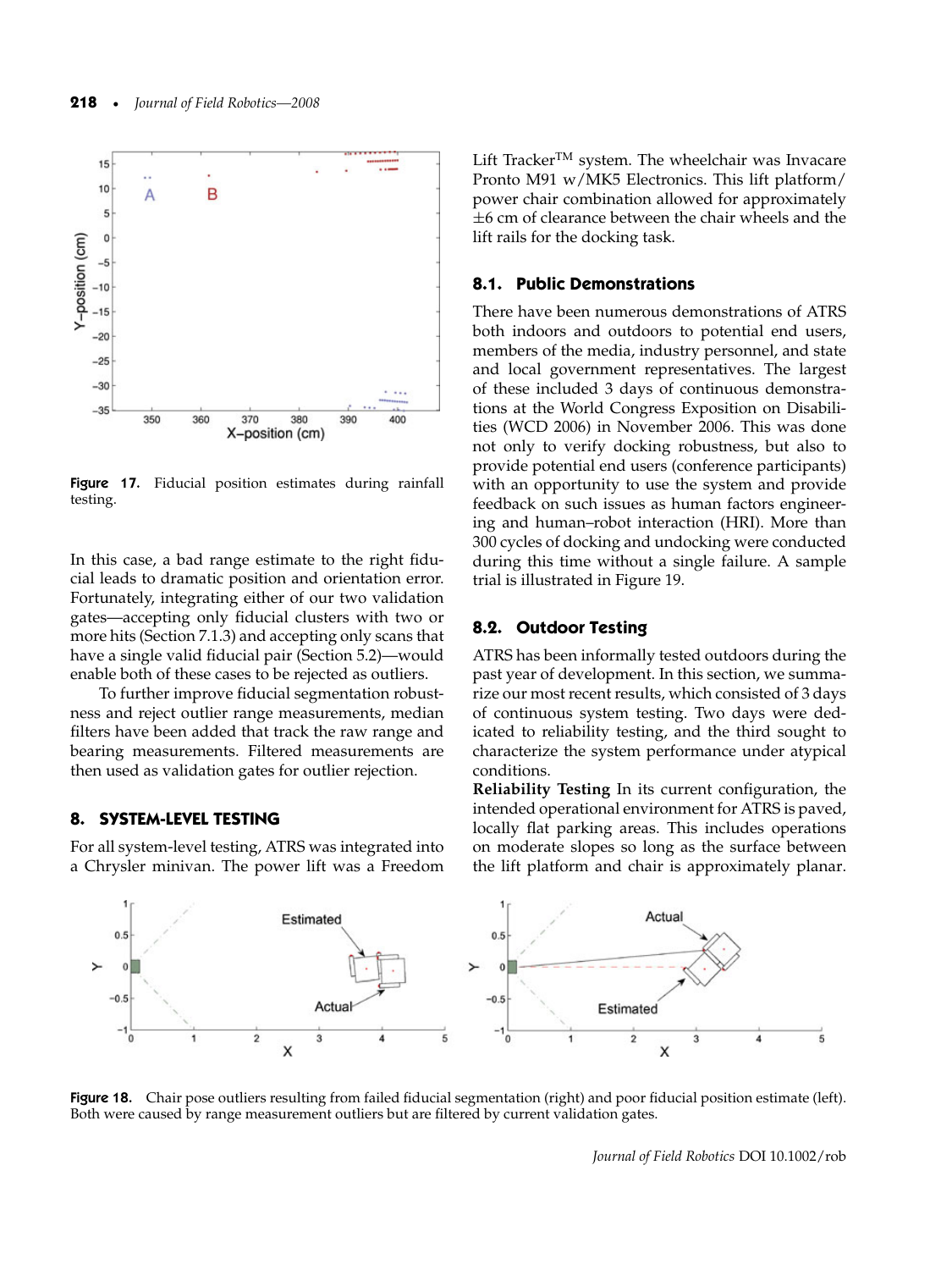

Figure 19. ATRS demonstration at WCD 2006. The operator performs a seat-to-seat transfer (left), and then remotely controls the wheelchair to the vicinity of the lift platform (center). At this point, the LIDAR tracks the chair while sending real-time control inputs over a dedicated RF link. Autonomous operations conclude with the chair successfully docked (right).

Although this may appear restrictive, these requirements are significantly less constraining than the Americans with Disabilities Act (ADA) standards for accessibility. These specify a maximum slope for handicapped parking spaces not exceeding 1:50 (2%) in all directions (28 CFR Part 36, 1994). Whereas the beta ATRS design can accommodate significantly greater grades as well as departures from the ground plane assumption of nearly twice this magnitude, the 2 days of reliability testing were conducted in parking spaces conforming to ADA requirements.

Over the 2-day test period, 121 docking runs were made. A run was considered successful if the plough mounted to the wheelchair base successfully engaged the dock on the lift platform, thereby locking the wheelchair into place for safe transport. This could be objectively determined from visual inspection. (There is also an electronic indicator from the dock itself.) Of the 121 runs, the wheelchair successfully docked without further input from the operator on 118 trials for a 97.5% success rate. Ideally, we would like to see 100% success under such conditions. However, in each of the three failed runs the wheelchair could be recovered by the user through teleoperation via the UI's joystick. A subsequent attempt to dock was successful in each case, so we could consider the system to have achieved 100% docking reliability during this subtest.

Regardless, further examination of the failed runs is warranted. Figure 20 summarizes the test results, showing the initial and final positions of the wheelchair as estimated by the localization system. Successful runs are shown as  $+$  signs, and failed runs as x's. In one of the three failed trials, the culprit appears to have been our "heartbeat thread." This serves as a watchdog for communication failure and e-stops the chair if constant communication is not maintained between the wheelchair and vanside computers. In this case, the only thing required for resuming docking was for the user to again press the "dock" button at the UI. We expect this problem can be ameliorated through software changes alone.

In the remaining two failed runs, the wheelchair drove onto the dock with too much *y*-position error for the docking mechanism to engage the wheelchair plough. Examining the log files from these runs indicates that the PID motor controllers were dramatically failing to achieve the setpoints dictated by the linear and angular velocities specified by the motion planner. This can be attributed to a single fixed gain set being used for the motor controllers. Per the suggestion of the reviewers, we plan to integrate adaptive gains for the PID controllers to resolve this issue. It should also be noted that the go/no-go behavior discussed in Section 6 was not integrated during this testing. Although this would not have improved the docking performance, it would have simplified the teleoperation recovery task for the two failed trials. **Operational Testing in Nonconforming Environments** The third day of testing was dedicated to testing ATRS in more challenging conditions than ADAconforming parking spaces. The primary goal of these tests was to better characterize the operational envelope of the system. Specific subtests included docking with the lift platform elevated (from coming to rest on a brick approximately 5 cm thick), as well as docking trials on broken asphalt and sand/gravel-

covered surfaces. The test conditions were sometimes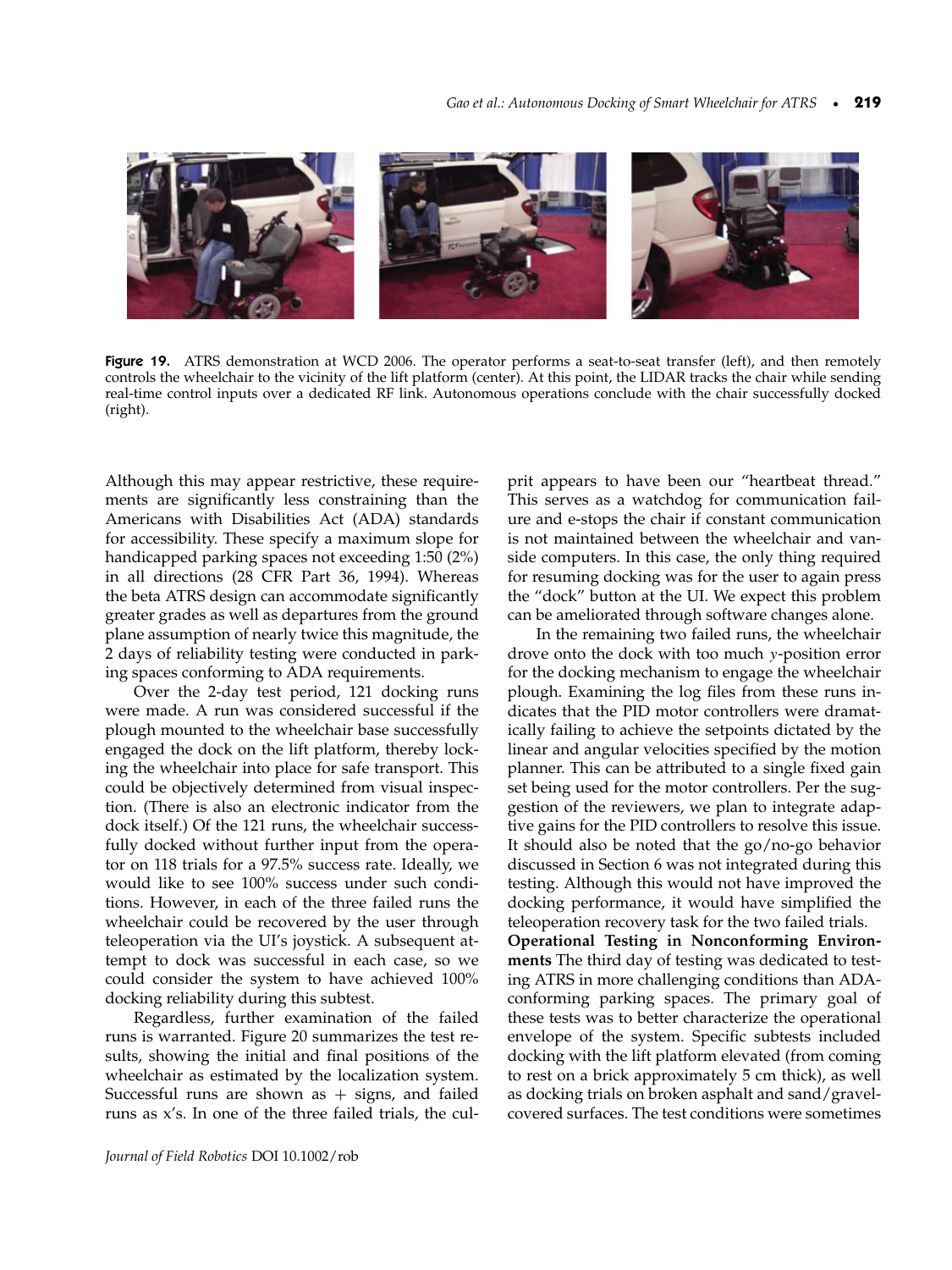

Figure 20. Summary results for 2 days of docking reliability testing showing the initial (left) and final (right) distributions of chair positions as estimated by the localization system. The three failed trials are marked with x.

further aggravated by the deliberate placement of sticks and stones in the wheelchairs's path, as well as the introduction of vehicle exhaust and sand/dust streams in front of the LIDAR window. Images from several trials can be found in Figure 21.

In general, docking performance under these conditions was good. If the initial pose of the wheelchair was reasonable, the chair could still dock reliably on these surfaces. Localization system performance was unaffected by the sand and dust streams, and the chair was able to reliably dock on the raised platform. However, it was also easy to deliberately construct a condition in which the chair would fail to dock. Docking was less robust to gross initial pose errors than during reliability testing. Furthermore, we observed significant wheel slippage from the sand and gravel. In one specific case, the wheelchair had to be manually recovered via the UI when the left wheel entered a "depression" in the ground and could not gain sufficient traction to exit.

Whereas these results are less objective than the reliability testing, they indicate that an automated wheelchair has sufficient mobility for docking on a wide range of surfaces and system docking reliability can be made quite good through the ability of the operator to recover the chair via teleoperation. However, we should emphasize that the scope of testing outdoors did not encompass the full range of environmental conditions anticipated during ATRS operations. Additional outdoor trials are planned over the coming months, which will help to more fully characterize the ATRS operational envelope.

#### **8.3. Video Supplements**

Several videos from ATRS outdoor testing, the WCD demonstration, the proof of concept demonstration, etc., can be viewed online at the project webpage http://vader.cse.lehigh.edu/projects/atrs/.

#### **9. DISCUSSION**

The primary objective of this work was to develop a reliable, robust means for autonomously docking a wheelchair onto a lift platform to eliminate the need for an attendant. Ultimately, this was accomplished through LIDAR-based localization and a hybrid control design. Under normal conditions, the localization paradigm achieved subcentimeter positional accuracy. It has also proven to be robust in heavy rain, as well as to significant damage to the retroreflector targets.

In parking areas conforming to the accessibility standards of the ADA, the overall system has proven to be reliable in outdoor testing to date. However, operations in environments that significantly deviate from these standards can cause issues. On surfaces with gravel or sand, significant wheel slippage has been observed. We are considering the integration of a gyroscope on the production system to detect these occurrences. On surfaces that deviate significantly from the ground-plane assumption, the LIDAR scan may miss the retroreflectors completely. The operational envelope in such areas is a function of the fiducial size. Unfortunately, growing the cylinder height significantly beyond the present configuration begins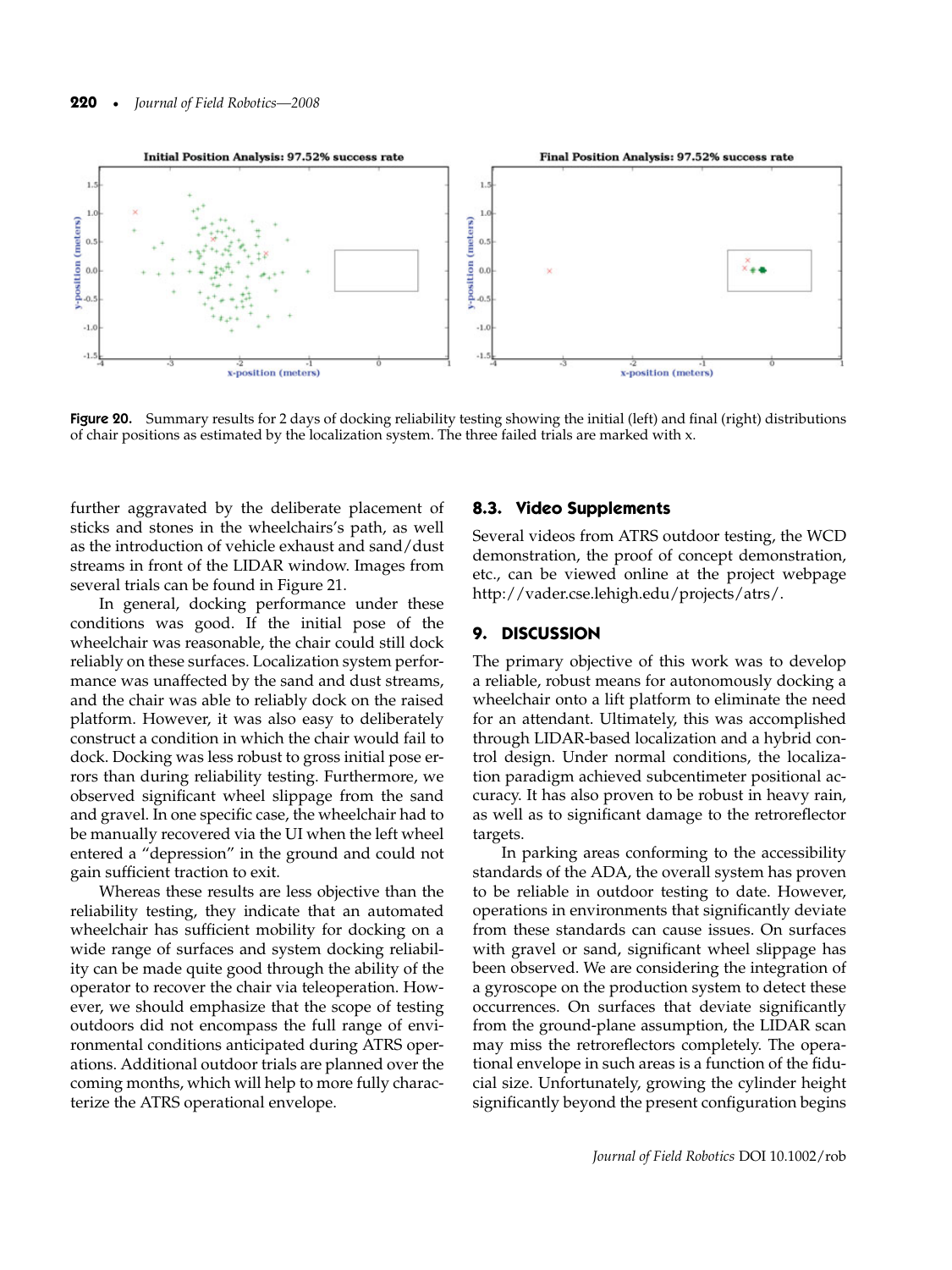

Figure 21. (Clockwise from upper left): Docking trials with vehicle exhaust for laser interference and the lift platform elevated, on broken asphalt, and on a sand and gravel surface. The wheelchair successfully docked in each of these trials.

to compromise the aesthetics of the wheelchair. This is a significant design consideration, as ATRS will eventually become a commercial product. To accommodate a larger operational envelope, we are currently investigating two enhancements. The first is dynamically regulating the LIDAR tilt angle to accommodate deviations from the ground-plane assumption. The second is a structured lighting solution with a significant vertical field of view (e.g., 60 deg). Although our previous work with passive vision systems identified limitations in this application (Sermeno-Villalta & Spletzer, 2006), we expect that this active vision system paradigm will address the signal-to-noise issue associated with segmenting the wheelchair features.

We are also investigating reviewer suggestions for improving PID performance. System-level testing to date has examined road surfaces ranging from a "like new" parking lot to broken asphalt, gravel, and sand. Whereas docking performance has been acceptable, we have observed conditions in which the motor controllers fail to achieve velocity setpoints, sometimes by a significant margin. This was also identi-

*Journal of Field Robotics* DOI 10.1002/rob

fied as a source of docking failures during reliability testing. We are currently investigating adaptive parameter tuning and/or user input through the computer UI to improve motor controller performance. Additional reviewer comments regarding the potential for LIDAR dazzle at sunrise/sunset are also being investigated.

ATRS has the potential to be one of the first widespread applications of mobile robotics outdoors that operate in the vicinity of and in service to people. This is made possible by having a limited and welldefined requirement for autonomous operations. It also relies on a HRI model that leverages both human decision making and the accurate automation capabilities of ATRS. In this "supervised autonomy" approach, the operator provides a safety margin for ATRS operation in instances when the system is uncertain how to proceed and for docking recovery. Although not the focus of this paper, HRI aspects are key to system robustness and a primary enabler of ATRS commercialization. We expect that a similar model will be followed for the foreseeable future to facilitate human-robot integration.